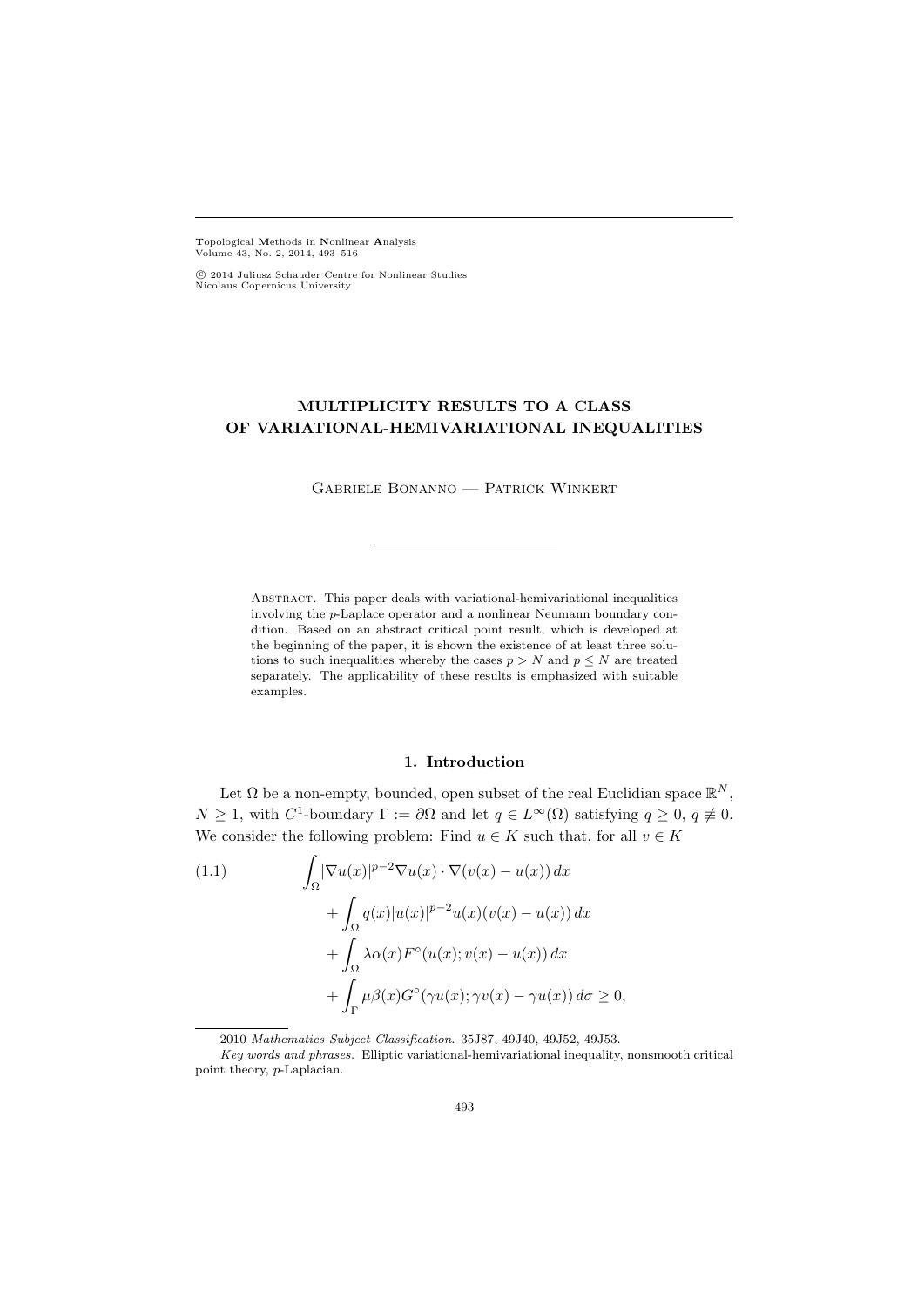where K is a closed convex subset of the usual Sobolev space  $W^{1,p}(\Omega)$ ,  $1 < p <$  $\infty$ , containing the zero function while  $\alpha \in L^1(\Omega)$ ,  $\beta \in L^1(\Gamma)$ , fulfill  $\alpha(x) \geq 0$ for almost all  $x \in \Omega$ ,  $\alpha \neq 0$  and  $\beta(x) \geq 0$  for almost all  $x \in \Gamma$ . The values  $\lambda$ and  $\mu$  are real parameters with  $\lambda > 0$  and  $\mu \geq 0$  specified later. By  $F^{\circ}$  and  $G<sup>°</sup>$  we denote Clarke's generalized directional derivatives of the locally Lipschitz continuous functions  $F, G: \mathbb{R} \to \mathbb{R}$  given in the form

$$
F(\xi) = \int_0^{\xi} f(t) dt, \qquad G(\xi) = \int_0^{\xi} g(t) dt,
$$

with locally essentially bounded functions  $f, g: \mathbb{R} \to \mathbb{R}$ . As usual, we denote by  $\gamma: W^{1,p}(\Omega) \to L^p(\Gamma)$  the well-known trace operator being linear and compact.

The aim of this paper is to provide multiplicity results to inequality (1.1). We present different existence theorems showing the existence of at least three distinct solutions of (1.1) provided the number  $\lambda$  belongs to a specific interval and the parameter  $\mu$  is sufficiently small. Since  $C(\overline{\Omega})$  is compactly embedded into  $W^{1,p}(\Omega)$  when  $p > N$ , the various cases  $p \leq N$  and  $p > N$  are discussed separately with different assumptions on the data  $f$  and  $g$ . Our main results are stated in Theorem 3.1 ( $p > N$ , see Section 3) and Theorem 4.1 ( $p \leq N$ , see Section 4). The main idea in the proofs is the usage of an appropriate abstract three-critical-point-result for non-smooth functionals which is proved in Section 2 based on results in [8].

Existence and multiplicity results for variational-hemivariational inequalities have been obtained under different structure and regularity conditions on the nonlinear functions by various authors. We refer, for example, to [4], [23], [24], [28] and [36] as well as the references therein. It is clear that problem (1.1) becomes a hemivariational inequality if K coincides with the whole space  $W^{1,p}(\Omega)$ . Such inequalities have been handled for example in [2], [3], [13], [15], [29], [34] and [35]. In the context of infinitely many solutions to (1.1) we refer to the recent results stated in [9] and [41] for  $p > N$  while existence results to (1.1) via the method of sub- and supersolution can be found in [14] and [16].

Let us comment on some relevant special cases of  $(1.1)$ .

(A) If  $K = W^{1,p}(\Omega)$  and F, G are smooth, problem (1.1) reduces to

$$
\int_{\Omega} |\nabla u(x)|^{p-2} \nabla u(x) \cdot \nabla \varphi(x) dx + \int_{\Omega} q(x) |u(x)|^{p-2} u(x) \varphi(x) dx \n+ \int_{\Omega} \lambda \alpha(x) F'(u(x)) \varphi(x) dx + \int_{\Gamma} \mu \beta(x) G'(\gamma u(x)) \gamma \varphi(x) d\sigma = 0,
$$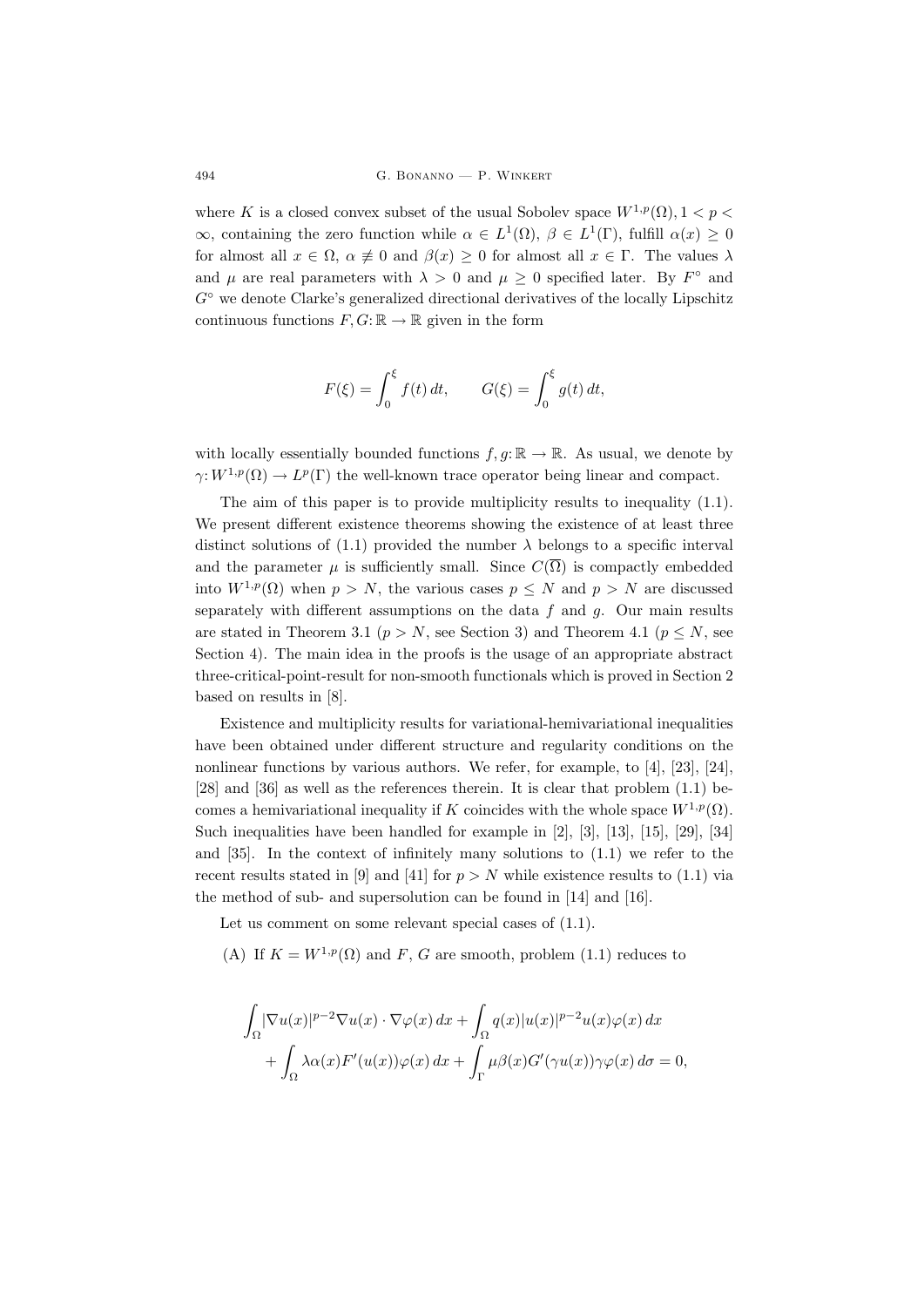for all  $\varphi \in W^{1,p}(\Omega)$  which means that  $u \in W^{1,p}(\Omega)$  is the weak solution of the nonlinear boundary value problem

(1.2) 
$$
-\Delta_p u(x) + q(x)|u(x)|^{p-2}u(x) + \lambda \alpha(x)F'(u(x)) = 0 \text{ in } \Omega,
$$

$$
\frac{\partial u}{\partial \nu}(x) + \mu \beta(x)G'(\gamma u(x)) = 0 \text{ on } \Gamma,
$$

where  $(\partial u/\partial \nu)(x) = |\nabla u|^{p-2} (\partial u/\partial n)(x)$  with  $(\partial u/\partial n)(x)$  being the outer normal derivative of u at  $x \in \Gamma$ . Regarding existence and multiplicity of solutions to (1.2) we point out (without guarantee of completeness) the papers in [20]–[22], [30], [32], [37], [46], [48], and the references therein. Referring to homogeneous Neumann problems, the existence of at least three solutions in case  $p > N$  was shown with different methods for example in [1], [5] and [6] (see also [7] for infinitely many solutions) while the more complicated case  $p \leq N$  was recently studied in [19].

(B) In case  $f = g = 0$ , (1.1) is a classical variational inequality of the form

$$
u \in K: \quad \int_{\Omega} |\nabla u(x)|^{p-2} \nabla u(x) \cdot \nabla (v(x) - u(x)) dx
$$

$$
+ \int_{\Omega} q(x) |u(x)|^{p-2} u(x) (v(x) - u(x)) dx \ge 0
$$

for all  $v \in K$  whose treatment is well-known (see for example the monograph of Kinderlehrer in [25]).

(C) As mentioned above, problem (1.1) reduces to a so-called hemivariational inequality provided  $K = W^{1,p}(\Omega)$ . This contains as a special case the subsequent elliptic inclusion

(1.3) 
$$
-\Delta_p u(x) + q(x)|u(x)|^{p-2}u(x) + \lambda \alpha(x)\partial F(u(x)) \ni 0 \quad \text{in } \Omega,
$$

$$
\frac{\partial u}{\partial \nu}(x) + \mu \beta(x)\partial G(\gamma u(x)) \ni 0 \quad \text{on } \Gamma,
$$

whereby the multivalued functions  $\partial F$ ,  $\partial G$  stand for Clarke's generalized gradient (see Section 2 for more details). Concerning multiple solutions such inclusions have been studied in [31] and [47]. Regarding the existence of infinitely many solutions for homogeneous problems of type (1.3) we also mention the paper of Candito [11] and the work of Kristály–Motreanu (see [27]) where in the second paper the authors do not require that  $W^{1,p}(\Omega)$  is continuously embedded into  $C(\overline{\Omega})$ . Likewise, we draw attention to a paper of Kristály–Moroşanu in which a new competition phenomena between oscillatory and pure power terms has been described (cf. [26]).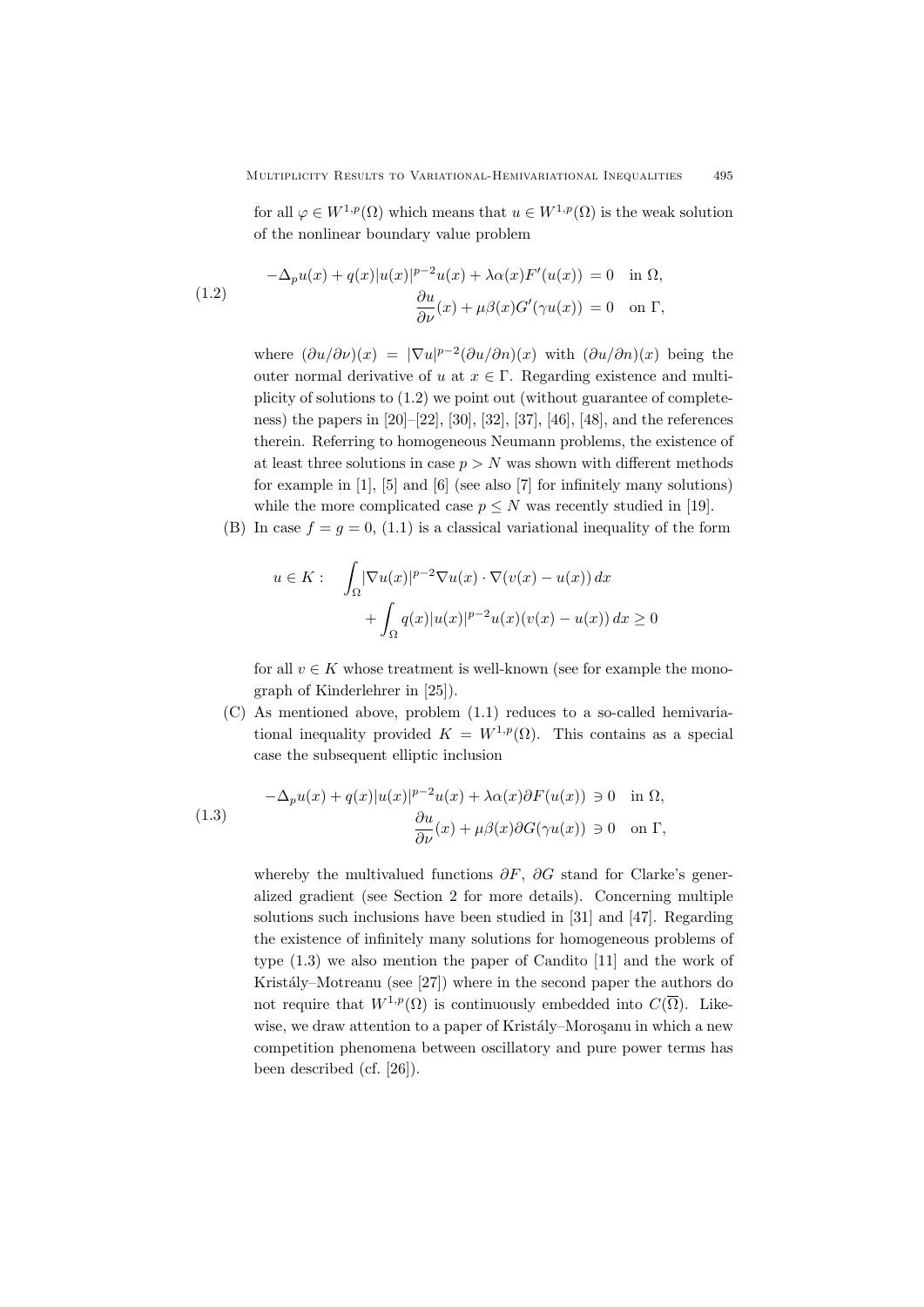It should be noted that our variational-hemivariational inequality is equivalent to the multi-valued variational inequality

$$
(1.4) \quad u \in K: \qquad \begin{cases} \eta(x) \in \partial F(u(x)) \quad \text{a.e. in } \Omega, \ \xi(x) \in \partial G(\gamma u(x)) \text{ a.e. in } \Gamma, \\ \int_{\Omega} |\nabla u(x)|^{p-2} \nabla u(x) \cdot \nabla (v(x) - u(x)) \, dx \\ \qquad + \int_{\Omega} q(x) |u(x)|^{p-2} u(x) (v(x) - u(x)) \, dx \\ \qquad + \int_{\Omega} \lambda \alpha(x) \eta(x) (v(x) - u(x)) \, dx \\ \qquad + \int_{\Gamma} \mu \beta(x) \xi(x) (\gamma v(x) - \gamma u(x)) \, d\sigma \ge 0, \quad \text{for all } v \in K, \end{cases}
$$

provided the elements of  $\partial F$ ,  $\partial G$  fulfill a suitable growth condition and K has lattice structure, which means, if  $u, v \in K$ , then  $\max\{u, v\}$ ,  $\min\{u, v\} \in K$ . In other words, u is a solution of  $(1.1)$  if and only if u is a solution of  $(1.4)$ . This interesting result was recently published in [12].

We also would like to mention the recent work in [44] and references therein concerning three critical points theorems involving smooth functionals. For more information about (variational-)hemivariational inequalities we refer the reader to the monographs in [42] and [43].

## 2. Preliminaries

Let us recall some basic facts on non-smooth analysis which we will need in later considerations. Let  $(X, \|\cdot\|)$  be a real Banach space and denote by  $X^*$ its dual space while the duality pairing between X and  $X^*$  is denoted by  $\langle \cdot, \cdot \rangle$ . A function  $f: X \to \mathbb{R}$  is said to be locally Lipschitz continuous if for every  $x \in X$ there exist a neighborhood  $U_x$  of x and a constant  $L_x \geq 0$  such that

$$
|f(y) - f(z)| \le L_x \|y - z\|, \quad \text{for all } y, z \in U_x.
$$

The term  $f^{\circ}(x; y), x, y \in X$  stands for the generalized directional derivative of f at the point  $x$  along the direction  $y$  which is given by

$$
f^{\circ}(x; y) := \limsup_{z \to x, t \to 0^+} \frac{f(z + ty) - f(z)}{t},
$$

(see [18, Chapter 2]). Let  $f_1, f_2: X \to \mathbb{R}$  be locally Lipschitz continuous functions. Then we have

(2.1) 
$$
(f_1 + f_2)^{\circ}(x; y) \le f_1^{\circ}(x; y) + f_2^{\circ}(x; y), \text{ for all } x, y \in X.
$$

The generalized gradient of a locally Lipschitz continuous function  $f$  at  $x$ , denoted by  $\partial f(x)$ , is the set

$$
\partial f(x) := \{ x^* \in X^* : \langle x^*, y \rangle \le f^{\circ}(x; y), \text{ for all } y \in X \}.
$$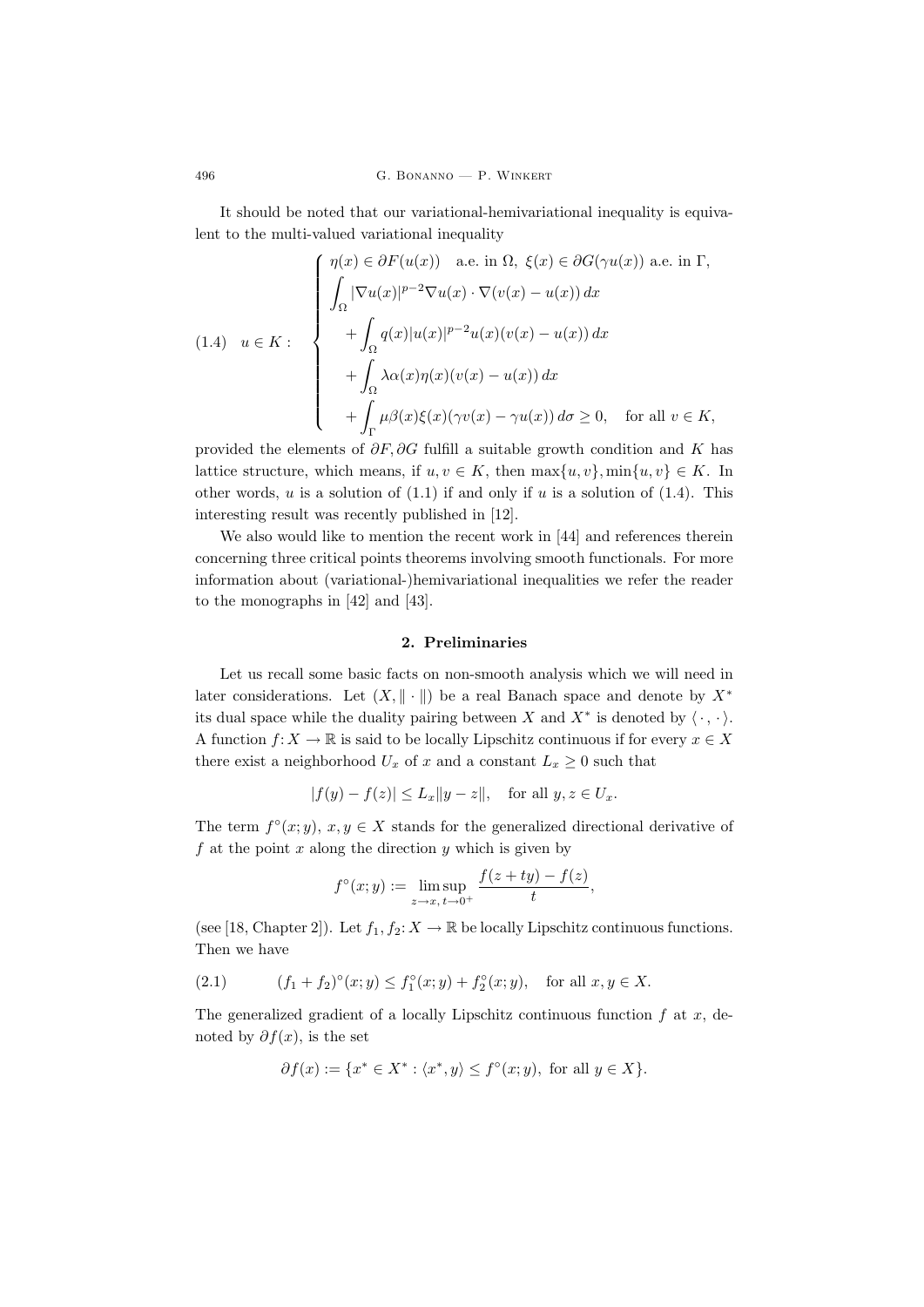An element  $x \in X$  is a (generalized) critical point of f if it satisfies the condition

$$
f^{\circ}(x; y) \ge 0, \quad \text{for all } y \in X,
$$

or equivalently,  $0 \in \partial f(x)$  (see [17]).

Let  $I: X \to [-\infty, +\infty]$  be a non-smooth function represented as a sum of a locally Lipschitz continuous function  $f: X \to \mathbb{R}$  and a convex, proper and lower semicontinuous function  $j: X \to [-\infty, +\infty]$ , that is  $I := f + j$ . An element  $u \in X$  is a (generalized) critical point of I if

$$
f^{\circ}(u; v - u) + j(v) - j(u) \ge 0, \quad \text{for all } v \in X
$$

is satisfied (see [39, Chapter 3] and [40]).

Now, let us give the assumptions concerning our first result. For a reflexive Banach space X, the functional  $\Phi: X \to \mathbb{R}$  is assumed to be sequentially weakly lower semicontinuous and coercive while  $\Upsilon: X \to \mathbb{R}$  is supposed to be sequentially weakly upper semicontinuous. By  $\lambda$  we denote a positive real parameter,  $j: X \to Y$  $]-\infty, +\infty]$  is a convex, proper and lower semicontinuous functional and  $D(j)$ stands for the effective domain of  $j$ . Then we define

(2.2) 
$$
\Psi := \Upsilon - j \quad \text{and} \quad J_{\lambda} := \Phi - \lambda \Psi = (\Phi - \lambda \Upsilon) + \lambda j := \Theta_{\lambda} + \lambda j,
$$

while it is supposed that

$$
D(j) \cap \Phi^{-1}(\mathcal{I} - \infty, r[\mathcal{I} \neq \emptyset, \quad \text{for all } r > \inf_{X} \Phi.
$$

Now we define

$$
\varphi_1(r) = \inf_{y \in \Phi^{-1}(]-\infty, r[)} \frac{\left(\sup_{x \in \Phi^{-1}(]-\infty, r[)} \Psi(x)\right) - \Psi(y)}{r - \Phi(y)}, \quad \text{for all } r > \inf_X \Phi,
$$

respectively,

$$
\varphi_2(r) = \sup_{y \in \Phi^{-1}(|r, +\infty[)} \frac{\Psi(y) - \left(\sup_{x \in \Phi^{-1}(]-\infty, r])} \Psi(x)\right)}{\Phi(y) - r}, \quad \text{for all } r < \sup_X \Phi.
$$

We have the following result.

THEOREM 2.1. Assume that there is  $r \in \left[\inf_{X} \Phi, \sup_{X} \Phi\right]$  such that  $\varphi_1(r) <$  $\varphi_2(r)$ . Further suppose that the functional  $J_\lambda$  is bounded from below and satisfies the (PS)-condition for each  $\lambda \in \Lambda := |1/\varphi_2(r), 1/\varphi_1(r)|$ . Then, for each  $\lambda \in \Lambda$ ,  $J_{\lambda}$  has three distinct critical points.

PROOF. First, we observe that, thanks to [40, Corollary 1.3],  $J_{\lambda}$  is coercive. Now, we want to show that  $J_{\lambda}$  has a local minima  $u_1 \in \Phi^{-1}(-\infty, r[)$  and a local minima  $u_2 \in \Phi^{-1}([r, +\infty])$ . Let  $\lambda \in \Lambda$  be fixed. We are going to show that there is  $u_1 \in D(j) \cap \Phi^{-1}(\{-\infty, r[\})$  such that  $J_\lambda(u_1) \leq J_\lambda(u)$  for all  $u \in \Phi^{-1}(\{-\infty, r[\).$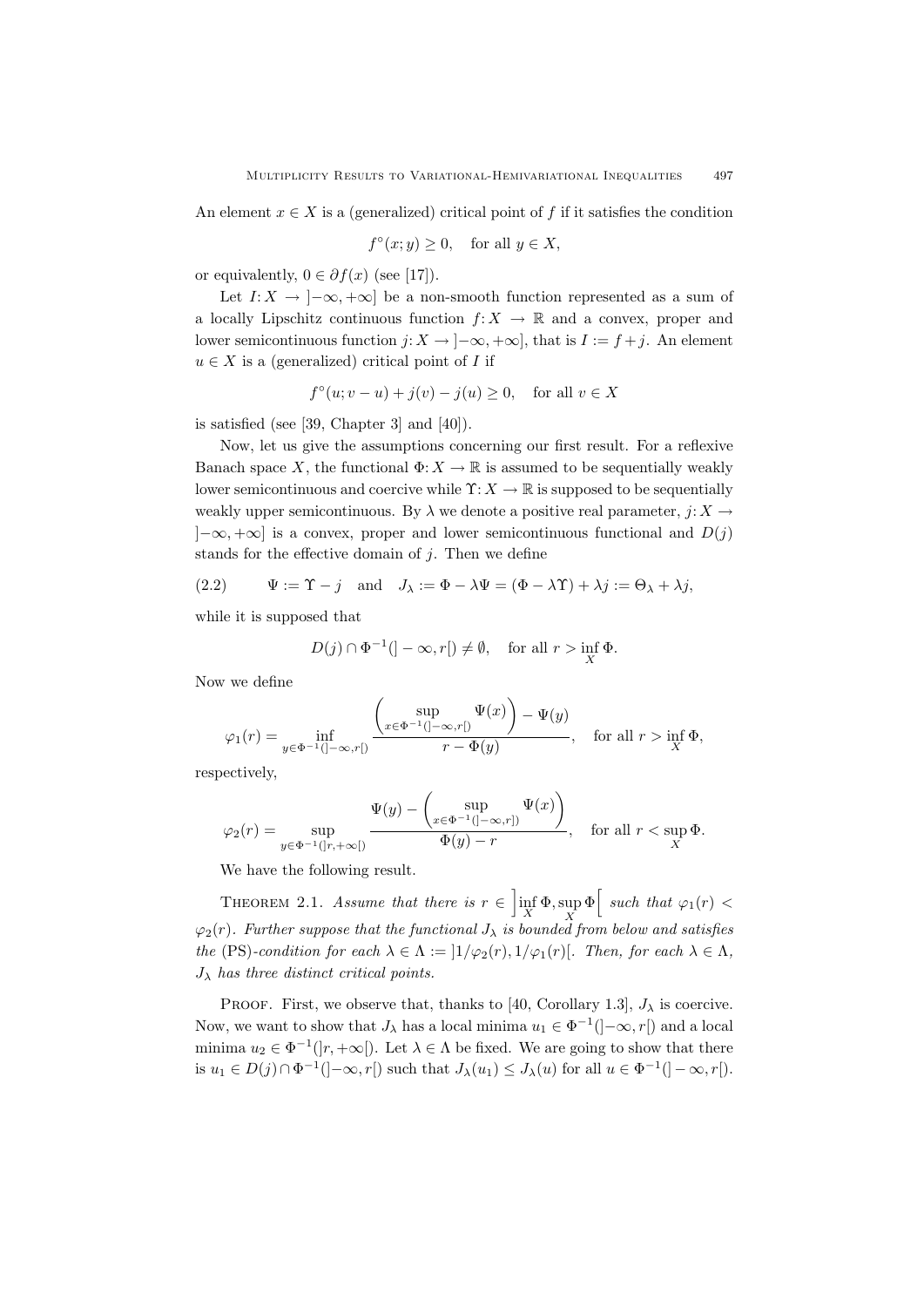Taking into account  $1/\lambda > \varphi_1(r)$ , we find  $\overline{u} \in D(j)$  such that  $\Phi(\overline{u}) < r$  and  $J_{\lambda}(\overline{u}) = \Phi(\overline{u}) - \lambda \Psi(\overline{u}) < r - \lambda$  sup  $\Psi(x)$ . Putting  $L := (r - \Phi(\overline{u}))/\lambda + \Psi(\overline{u})$  $\Phi(x)$  < r yields

(2.3) 
$$
\sup_{\Phi(x) < r} \Psi(x) < L.
$$

Let us take  $\Psi_L(u) = \min{\Psi(u), L}$ . As j is sequentially weakly lower semicontinuous (see [10, Corollary III.8]), we can easily prove that  $\Psi_L$  is sequentially weakly upper semicontinuous. We take  $J = \Phi - \lambda \Psi_L$  and note that J is sequentially weakly lower semicontinuous and coercive which guarantees that its global minimum, namely  $u_0$ , exists (see [45, Theorem 1.2]). If  $J(u_0) = J(\overline{u})$ , we put  $u_1 = \overline{u}$ , so  $u_1 \in \Phi^{-1}([-\infty, r])$  is a local minima of  $J_\lambda$ . Let us consider the case  $J(u_0) < J(\overline{u})$ . Then, we obtain

$$
\Phi(u_0) - \lambda \Psi_L(u_0) < \Phi(\overline{u}) - \lambda \Psi_L(\overline{u}),
$$

thus

$$
\Phi(u_0) < \lambda \Psi_L(u_0) + \Phi(\overline{u}) - \lambda \Psi_L(\overline{u}) \leq \lambda L + \Phi(\overline{u}) - \lambda \Psi(\overline{u}) = r.
$$

Thanks to (2.3) we see at once that  $\Psi(u_0) < L$ . Hence, it follows

$$
(2.4) \quad \Phi(u_0) - \lambda \Psi(u_0) = \Phi(u_0) - \lambda \Psi_L(u_0) \le \Phi(u) - \lambda \Psi_L(u), \quad \text{for all } u \in X.
$$

With the aid of  $(2.3)$ ,  $(2.4)$  results in

$$
\Phi(u_0) - \lambda \Psi(u_0) \le \Phi(u) - \lambda \Psi(u), \quad \text{for all } u \in \Phi^{-1}([-\infty, r[).
$$

Taking  $u_1 = u_0$  proves the other case and hence,  $u_1 \in \Phi^{-1}(-\infty, r[)$  is a local minima of  $J_{\lambda}$ .

Now we prove the existence of a local minima  $u_2 \in \Phi^{-1}(|r,\infty|)$ . Since  $\lambda >$  $1/\varphi_2(r)$ , there exists  $\overline{v} \in D(j)$  such that  $\Phi(\overline{v}) > r$  and

(2.5) 
$$
\Phi(\overline{v}) - \lambda \Psi(\overline{v}) < r - \lambda \sup_{\Phi(x) \le r} \Psi(x).
$$

Let us introduce a functional  $\Phi_r: X \to \mathbb{R}$  defined by  $\Phi_r(x) := \max{\Phi(x), r}$ . Clearly,  $\Phi_r$  is sequentially weakly lower semicontinuous and coercive. Then,  $J := \Phi_r - \lambda \Psi$  has the same properties, so there exists a global minimum  $v_0$  of J, that is,

(2.6) 
$$
\Phi_r(v_0) - \lambda \Psi(v_0) \le \Phi_r(x) - \lambda \Psi(x), \text{ for all } x \in X.
$$

Let us show that  $v_0 \in \Phi^{-1}(|r,\infty|)$ . We argue indirectly and assume that  $v_0 \in$  $\Phi^{-1}$ ( $]-\infty, r$ ). Then, due to (2.6) with the special choice  $x = \overline{v}$  and the fact that  $\Phi(\overline{u}) > r$ , it follows

$$
r - \lambda \Psi(v_0) \leq \Phi(\overline{v}) - \lambda \Psi(\overline{v}).
$$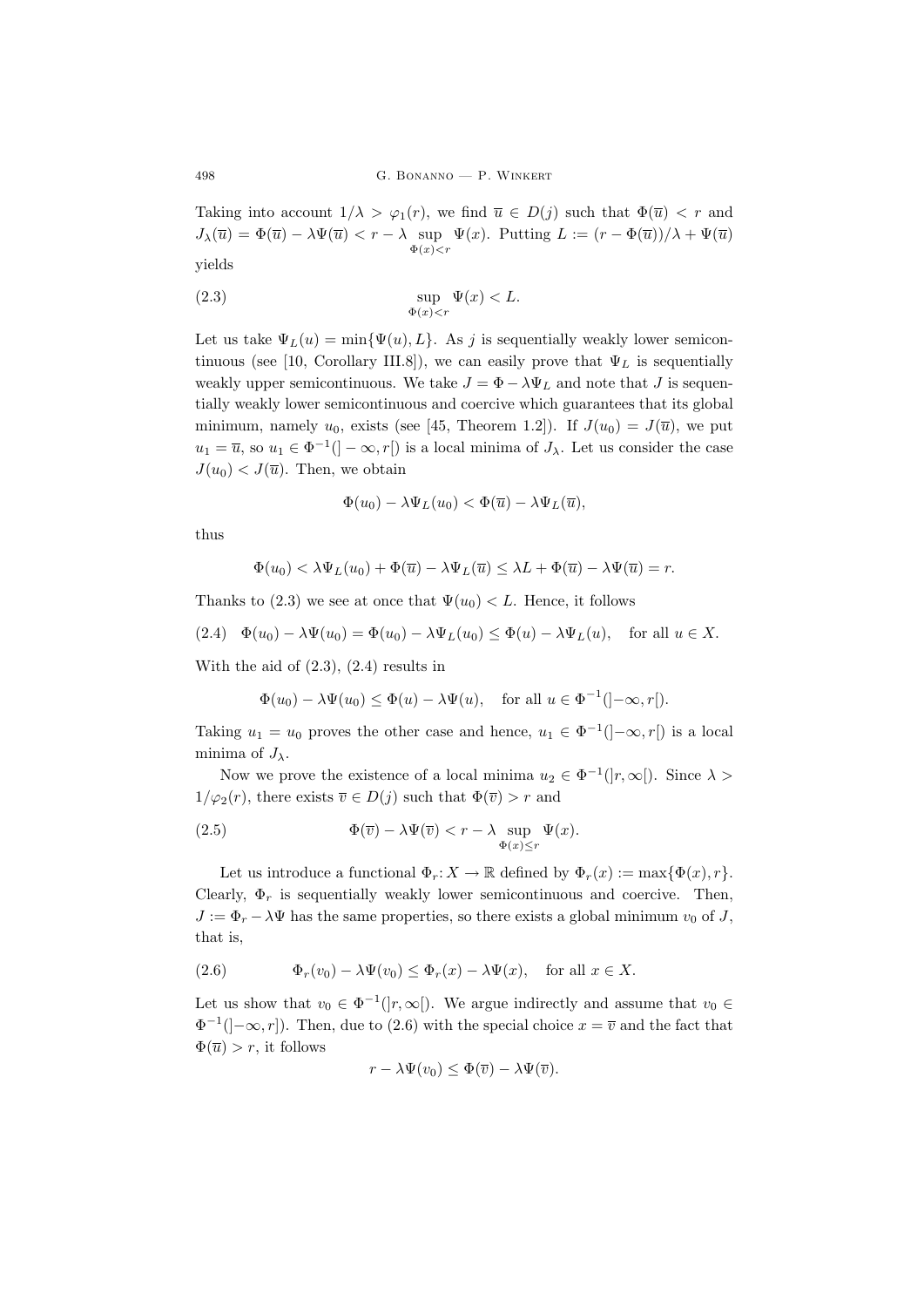Applying (2.5) yields

$$
r - \lambda \Psi(v_0) \le \Phi(\overline{v}) - \lambda \Psi(\overline{v}) < r - \lambda \Psi(v_0),
$$

which is a contradiction. Hence,  $u_2 := v_0 \in \Phi^{-1}(|r,\infty|)$  is a local minima of  $J_\lambda$ .

Now, we may apply Corollary 2.1 in [35] to obtain the existence of at least three critical points of  $J_{\lambda}$ . This completes the proof.

Now, we present a variant of Theorem 2.1 where the (PS)-condition and the boundedness from below of  $J_{\lambda}$  are not required. To this end, let K be a non-empty closed convex subset of X containing the zero of X and let  $j: X \to Y$  $[-\infty, +\infty]$  be defined as

$$
j(u) = \begin{cases} 0 & \text{if } u \in K, \\ +\infty & \text{otherwise.} \end{cases}
$$

Clearly,  $j$  is convex, proper and lower semicontinuous. So, we can consider the functionals as defined in (2.2). Assume also that

- (1) inf<sub>X</sub>  $\Phi = \Phi(0) = \Psi(0) = 0;$
- (2)  $\Phi$  is convex.

Moreover, for fixed  $\lambda > 0$ , suppose that

(3) for all  $x_1, x_2 \in X$  which are local minima of the functional  $\Phi - \lambda \Psi$  such that  $\Psi(x_1) \geq 0$  and  $\Psi(x_2) \geq 0$ , one has

$$
\inf_{t \in [0,1]} \Psi(tx_1 + (1-t)x_2) \ge 0;
$$

(4) there exist a real Banach space  $\widetilde{X}$  and a locally Lipschitz function  $\widetilde{\Theta}_{\lambda} : \widetilde{X} \to \mathbb{R}$  such that X is compactly embedded in  $\widetilde{X}$  and  $\widetilde{\Theta}_{\lambda} \big|_{X} = \Theta_{\lambda}$ .

We obtain the following result.

THEOREM 2.2. Assume that there are  $r_1, r_2 > 0$  and  $\overline{v} \in K$ , with  $2r_1 <$  $\Phi(\overline{v}) < r_2/2$ , such that

(2.7) 
$$
\frac{\sup\limits_{u \in \Phi^{-1}(]-\infty, r_1[)} \Upsilon(u)}{r_1} < \frac{2}{3} \frac{\Upsilon(\overline{v})}{\Phi(\overline{v})};
$$

(2.8) 
$$
\frac{\sup}{u \in \Phi^{-1}(|-\infty, r_2|)} \frac{\Upsilon(u)}{r_2} < \frac{1}{3} \frac{\Upsilon(\overline{v})}{\Phi(\overline{v})}.
$$

Furthermore, suppose that  $\Phi(u) \geq r_2$  for all  $u \in \partial K$ . Then, for each  $\lambda \in \overline{\Lambda}$ , where  $\overline{\Lambda}$  is given through

$$
\overline{\Lambda} := \left[ \frac{3}{2} \frac{\Phi(\overline{v})}{\Upsilon(\overline{v})}, \min \left\{ \frac{r_1}{\sup_{u \in \Phi^{-1}(]-\infty, r_1[)} \Upsilon(u)}, \frac{r_2/2}{\sup_{u \in \Phi^{-1}(]-\infty, r_2[)} \Upsilon(u)} \right\} \right],
$$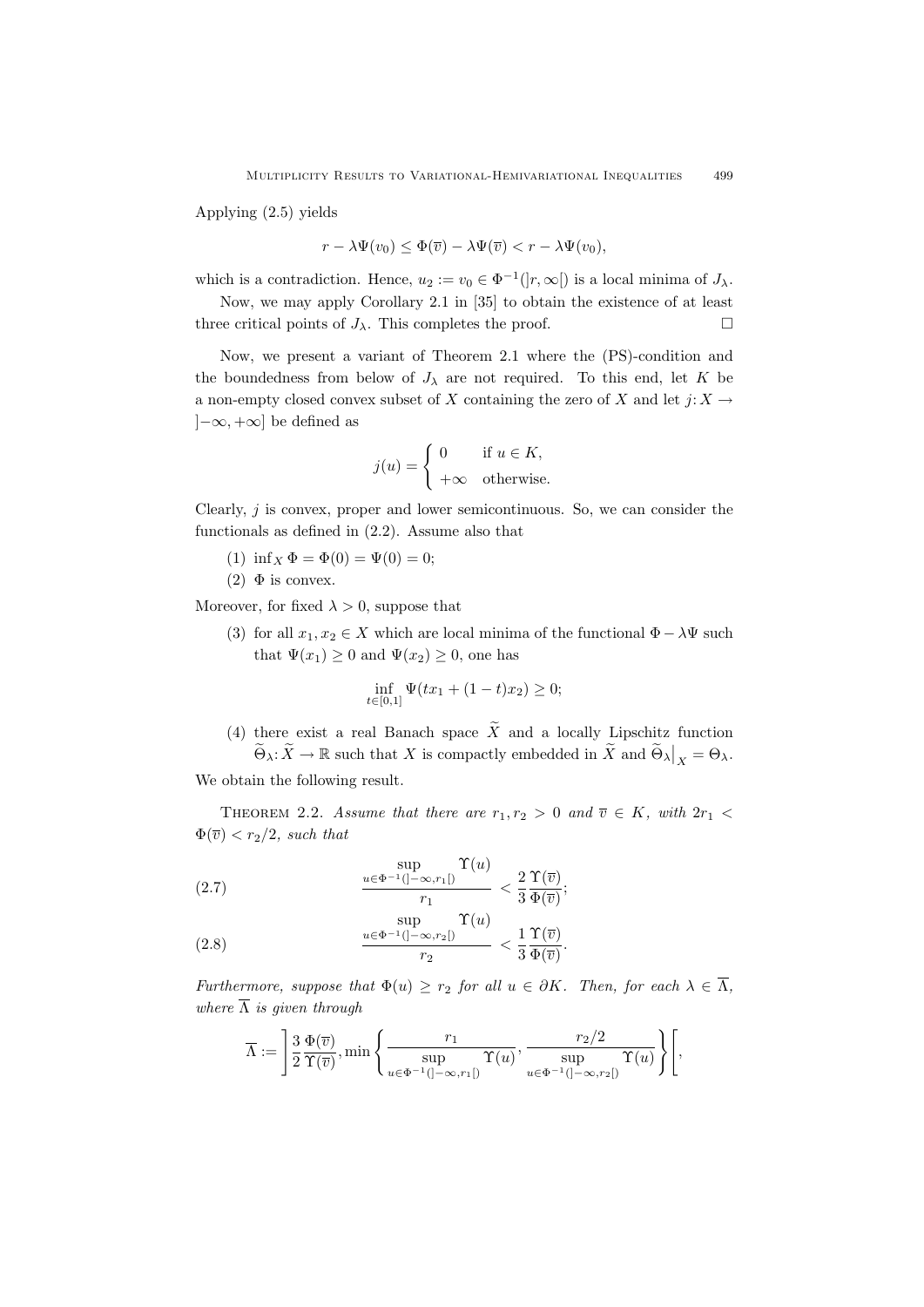$J_{\lambda}$  has three distinct critical points  $u_i \in K$  (i = 1, 2, 3) such that  $\Phi(u_i) < r_2$  for  $i \in \{1, 2, 3\}.$ 

PROOF. Put  $\rho_1 = r_1$  and  $\rho_2 = r_2/2$ . Because of  $0 \in K$  and the definition of j, one has

$$
\varphi_1(\rho_1) \le \frac{\sup}{\rho_1} \frac{\Psi(u)}{\rho_1} \le \frac{\sup}{\rho_1} \frac{\Upsilon(u)}{r_1}
$$

and

$$
\varphi_1(\rho_2) \leq \frac{\displaystyle\sup_{u \in \Phi^{-1}(]-\infty, \rho_2[)}}{\rho_2} \leq \frac{\displaystyle\sup_{u \in \Phi^{-1}(]-\infty, r_2[)}}{r_2/2}.
$$

On the other hand, since  $(2.7)$  implies sup  $u\in\Phi^{-1}([-∞, ρ_1[)$  $\Psi(u) < \Psi(\overline{v})$  and thanks to  $\Phi(u) \geq 0$  for all  $u \in X$ , we obtain

$$
\inf_{u \in \Phi^{-1}(]-\infty,\rho_1[)} \sup_{v \in \Phi^{-1}([\rho_1,\rho_2[)} \frac{\Psi(v) - \Psi(u)}{\Phi(v) - \Phi(u)} \ge \frac{2}{3} \frac{\Psi(\overline{v})}{\Phi(\overline{v})}
$$

.

Hence,

$$
\max\{\varphi_1(\rho_1),\varphi_1(\rho_2)\} < \inf_{u \in \Phi^{-1}(]-\infty,\rho_1[)} \sup_{v \in \Phi^{-1}([ \rho_1,\rho_2[)} \frac{\Psi(v) - \Psi(u)}{\Phi(v) - \Phi(u)}.
$$

Therefore, owing to [3, Theorem 3.1] the functional  $J_{\lambda}$  admits two local minima  $u_1, u_2 \in K$  such that  $\Phi(u_1) < \rho_1$  and  $\rho_1 \leq \Phi(u_2) < \rho_2$ .

Now put  $\Upsilon_{r_2/2\lambda}(u) = \min{\{\Upsilon(u), r_2/2\lambda\}}$  and  $\mathfrak{F}_{\lambda}(u) = \Phi(u) - \lambda \Upsilon_{r_2/2\lambda}(u) +$  $\lambda j(u)$  for all  $u \in X$ . Since  $\Phi - \lambda \Upsilon_{r_2/2\lambda}$  is coercive, then [35, Proposition 2.3] ensures that  $\mathfrak{F}_{\lambda}$  satisfies the  $(PS)_{c}$ -condition for all  $c \in \mathbb{R}$ . Put  $\overline{c} = \inf_{\gamma \in \Gamma} \max_{t \in [0,1]} \mathfrak{F}_{\lambda}(\gamma(t)),$ where  $\Gamma = \{ \gamma \in C([0, 1]) : \gamma(0) = u_1, \gamma(1) = u_2 \}.$  It follows that

$$
\overline{c} \le \max_{t \in [0,1]} \mathfrak{F}_{\lambda}(tu_1 + (1-t)u_2) \le \max_{t \in [0,1]} (t\Phi(u_1) + (1-t)\Phi(u_2)) < \rho_2.
$$

Since

$$
\mathfrak{F}_{\lambda}(u) = \Phi(u) - \lambda \Upsilon_{r_2/2\lambda}(u) \ge \Phi(u) - \lambda r_2/2\lambda \ge r_2/2 > \overline{c}, \quad \text{for all } u \in \partial K,
$$

we have that  $\mathfrak{F}_{\lambda}^{\overline{c}} = \{x \in X : \mathfrak{F}_{\lambda}(x) \geq \overline{c}\}\$ is closed (see [33, Lemma 2.1]). Therefore, [33, Theorem 4.2] ensures the existence of a critical point  $u_3$  of  $\mathfrak{F}_{\lambda}$ such that  $\bar{c} = \mathfrak{F}_{\lambda}(u_3)$ . We claim that  $\Upsilon(u_3) < r_2/2\lambda$ . Arguing by contradiction, we assume that  $\Upsilon(u_3) \ge r_2/2\lambda$ . So, one has  $\mathfrak{F}_{\lambda}(u_3) = \overline{c} \langle r_2/2 \rangle$ , that is

$$
\Phi(u_3) - \lambda \Upsilon_{r_2/2\lambda}(u_3) < r_2/2, \quad \Phi(u_3) - r_2/2 < r_2/2, \quad \Phi(u_3) < r_2.
$$

Therefore, since  $\lambda \in \overline{\Lambda}$  and, in particular,

$$
\lambda < \frac{r_2/2}{\sup_{u \in \Phi^{-1}(]-\infty, r_2[)} \Upsilon(u)},
$$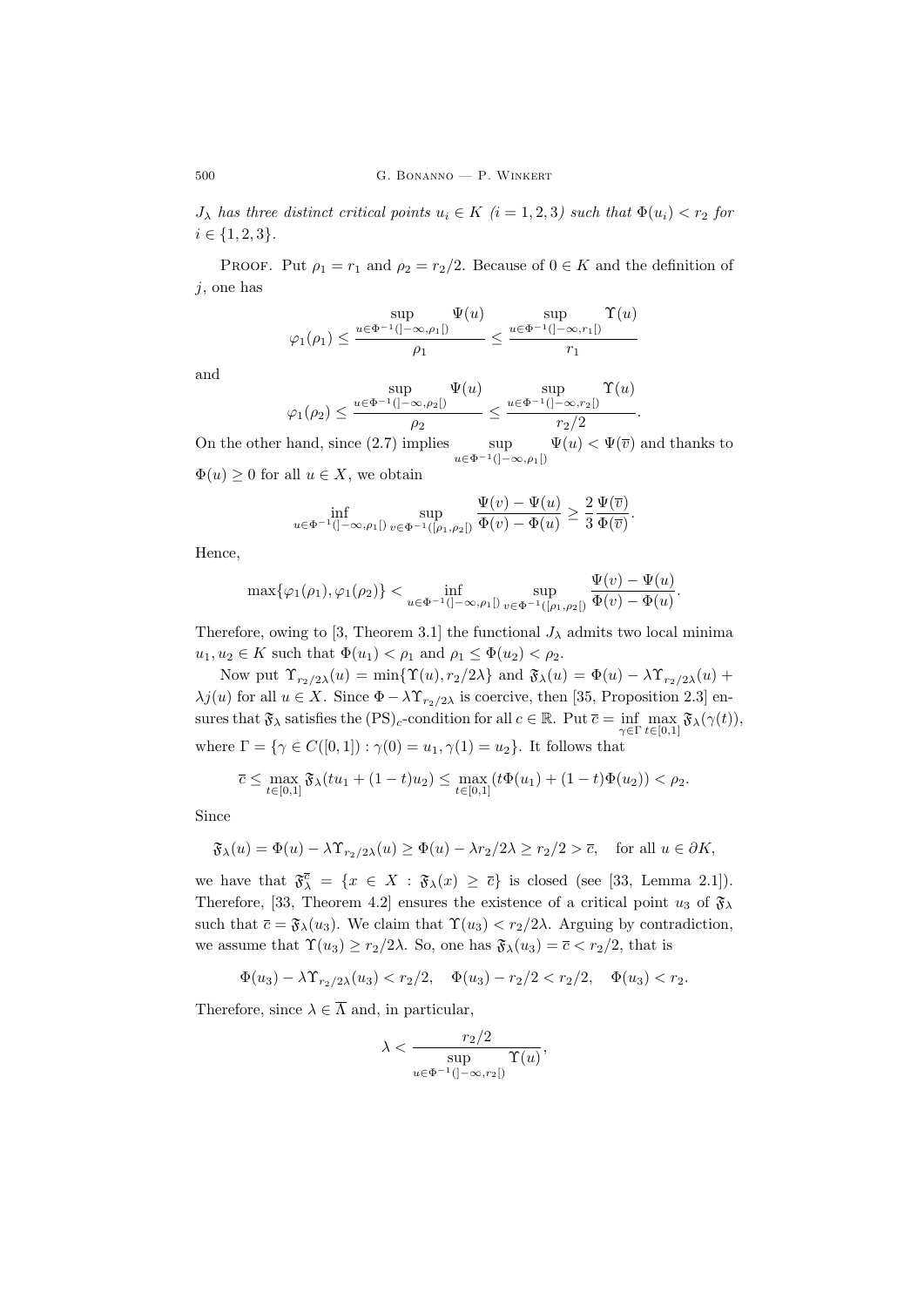we conclude that  $\Upsilon(u_3) < r_2/2\lambda$ . But this is a contradiction, so our claim is proved. It follows that  $u_3$  is also a critical point of  $J_\lambda$ .

In the following, we consider an equivalent norm on the space  $W^{1,p}(\Omega)$  given by

(2.9) 
$$
||u||_{W^{1,p}(\Omega)} := \left(\int_{\Omega} (|\nabla u(x)|^p + q(x)|u(x)|^p) dx\right)^{1/p},
$$

(see for instance [38, Section 1.1.15]).

## 3. The case  $p > N$

In this section we prove the existence of multiple solutions to problem (1.1) if  $p > N$ . We recall that if  $p > N$ , the space  $W^{1,p}(\Omega)$  is compactly embedded in  $C(\overline{\Omega})$ , that is, there exists a positive constant c such that

$$
||u||_{C(\overline{\Omega})} \leq c||u||_{W^{1,p}(\Omega)}.
$$

First, we suppose there exist two constants  $a_1, a_2 > 0$  such that

(3.1) 
$$
\frac{\max\limits_{|t|\leq a_1}(-F(t))}{a_1^p} < \frac{1}{c^p||q||_{L^1(\Omega)}}\frac{(-F(a_2))}{a_2^p}
$$

and take  $\lambda \in \Lambda$ , where  $\Lambda$  is given by

(3.2) 
$$
\Lambda := \left] \frac{\|q\|_{L^1(\Omega)}}{p\|\alpha\|_{L^1(\Omega)}} \frac{a_2^p}{(-F(a_2))}, \frac{1}{pc^p\|\alpha\|_{L^1(\Omega)}} \frac{a_1^p}{\max\limits_{|t| \le a_1} (-F(t))} \right[.
$$

Thanks to  $(3.1)$  we observe that the interval  $\Lambda$  is non-empty. Put

(3.3)  
\n
$$
\delta := \min \left\{ \frac{a_1^p - pc^p \lambda ||\alpha||_{L^1(\Omega)} \max_{|t| \le a_1} (-F(t))}{pc^p ||\beta||_{L^1(\Gamma)} \max_{|t| \le a_1} (-G(t))}, \frac{p\lambda ||\alpha||_{L^1(\Omega)} (-F(a_2)) - a_2^p ||q||_{L^1(\Omega)}}{p ||\beta||_{L^1(\Gamma)} \min\{0, -G(a_2)\}} \right\},\
$$
\n
$$
\widetilde{\delta} = \frac{1}{\max \left\{ 0, p \max\{ ||\alpha||_{L^1(\Omega)}, ||\beta||_{L^1(\Gamma)} \} c^p \limsup_{|\xi| \to +\infty} \frac{(-G(\xi))}{|\xi|^p} \right\}}
$$
\n
$$
\overline{\delta} := \min\{\delta, \widetilde{\delta}\}.
$$

Since  $\lambda \in \Lambda$ , a simple computation shows that  $\delta > 0$ .

If lim sup  $|\xi| \rightarrow +\infty$  $(-G(\xi))$  $\frac{G(S)}{|\xi|^p} \leq 0$  and  $\max_{|t| \leq a_1} (-G(t)) = 0$  as well as  $G(a_2) \geq 0$  we read  $\overline{\delta} = +\infty.$ 

Our main result in this section is the following.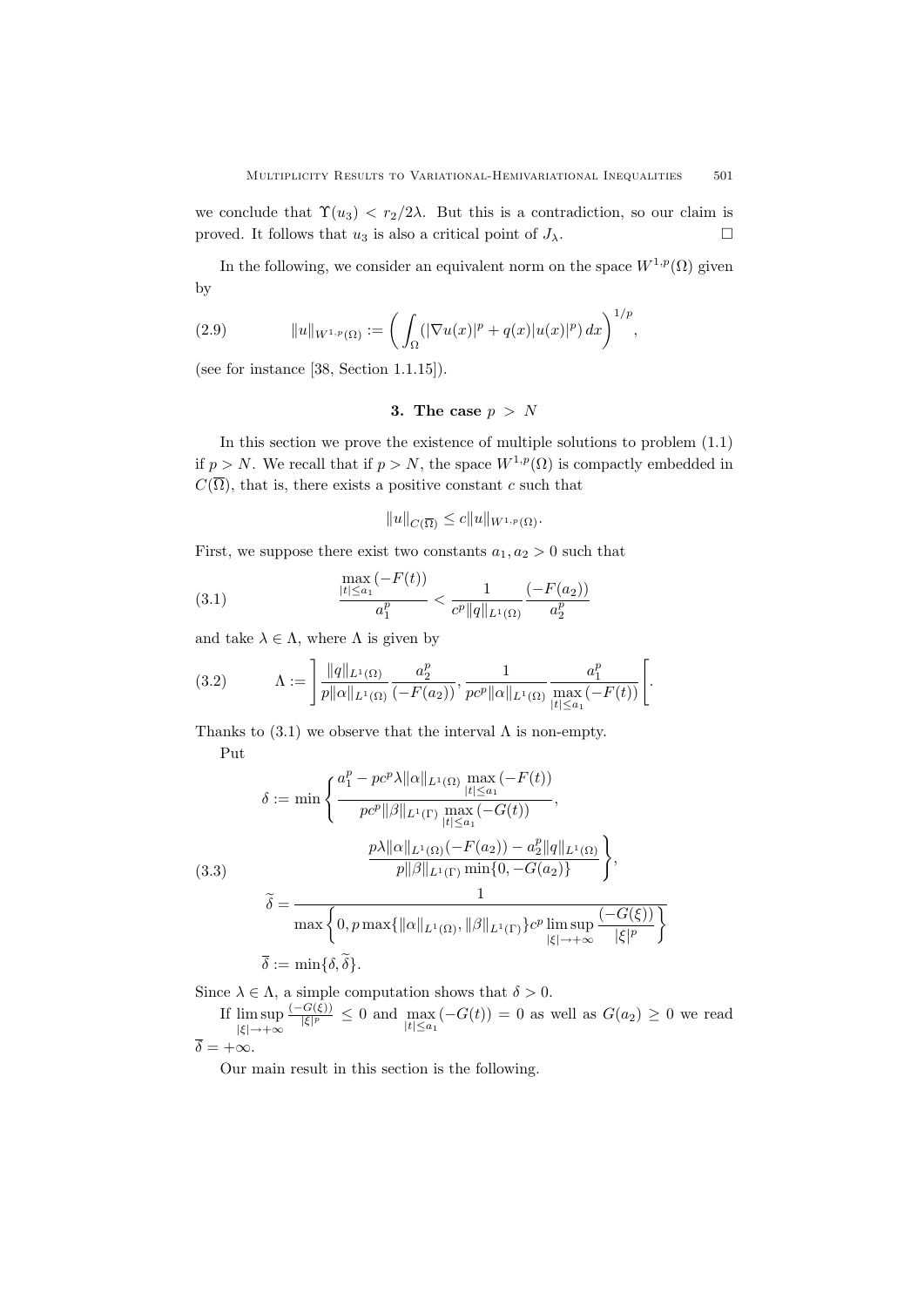THEOREM 3.1. Let  $\alpha \in L^1(\Omega)$ ,  $\beta \in L^1(\Gamma)$  be two non-negative and nonzero functions. Let  $f: \mathbb{R} \to \mathbb{R}$  be a locally essentially bounded function and put  $F(\xi) = \int_0^{\xi} f(t) dt$  for every  $\xi \in \mathbb{R}$ . Assume that

(H1) 
$$
\frac{\max\limits_{|t| \le a_1} (-F(t))}{a_1^p} < \frac{1}{c^p ||q||_{L^1(\Omega)}} \frac{(-F(a_2))}{a_2^p};
$$
  
(H2) 
$$
\limsup_{|\xi| \to +\infty} \frac{(-F(\xi))}{\xi^p} \le 0,
$$

with positive constants  $a_1$ ,  $a_2$  satisfying  $a_1 < a_2$  and  $a_2 \in K$ . Then, for each  $\lambda \in \Lambda$ , where  $\Lambda$  is defined in (3.2), and for each locally essentially bounded function  $g: \mathbb{R} \to \mathbb{R}$ , whose potential  $G(\xi) = \int_0^{\xi} g(t) dt$  for every  $\xi \in \mathbb{R}$  satisfies

(H3) 
$$
\limsup_{|\xi| \to +\infty} \frac{(-G(\xi))}{|\xi|^p} < +\infty,
$$

there exists  $\overline{\delta} > 0$  given by (3.3) such that, for each  $\mu \in [0, \overline{\delta}]$ , problem (1.1) has at least three distinct solutions.

PROOF. Our aim is to apply Theorem 2.1. Let  $\lambda$ , g and  $\mu$  be fixed satisfying the assumptions and let X be the space  $W^{1,p}(\Omega)$  equipped with the norm  $\|\cdot\|_{W^{1,p}(\Omega)}.$ 

We set, for any  $u \in X$ ,

$$
\Phi(u) := \frac{1}{p} ||u||_{W^{1,p}(\Omega)}^p, \qquad j(u) := \begin{cases} 0 & \text{if } u \in K, \\ +\infty & \text{otherwise,} \end{cases}
$$

$$
\Upsilon(u) := \int_{\Omega} \alpha(x) [-F(u(x))] \, dx + \frac{\mu}{\lambda} \int_{\Gamma} \beta(x) [-G(\gamma u(x)] \, d\sigma,
$$

$$
\Psi(u) := \Upsilon(u) - j(u), \qquad J_{\lambda}(u) := \Phi(u) - \lambda \Psi(u).
$$

Then

$$
J_{\lambda}(u) = \frac{1}{p} ||u||_{W^{1,p}(\Omega)}^p - \lambda \int_{\Omega} \alpha(x) [-F(u(x))] dx
$$

$$
- \mu \int_{\Gamma} \beta(x) [-G(\gamma u(x)] d\sigma + \lambda j(u).
$$

Let  $r = \frac{1}{p} \left( \frac{a_1}{c} \right)^p$ , then  $\Phi(a_2) > r$ , that means  $r \in \left] \inf_X \Phi$ , sup  $\Phi \right[ = \left] 0$ , sup  $\Phi \right[$ . Let  $v \in \Phi^{-1}(-\infty, r[)$ . Then due to  $\frac{1}{p} ||v||^p_{W^{1,p}(\Omega)} < r$  combined with  $||v||_{C(\overline{\Omega})}$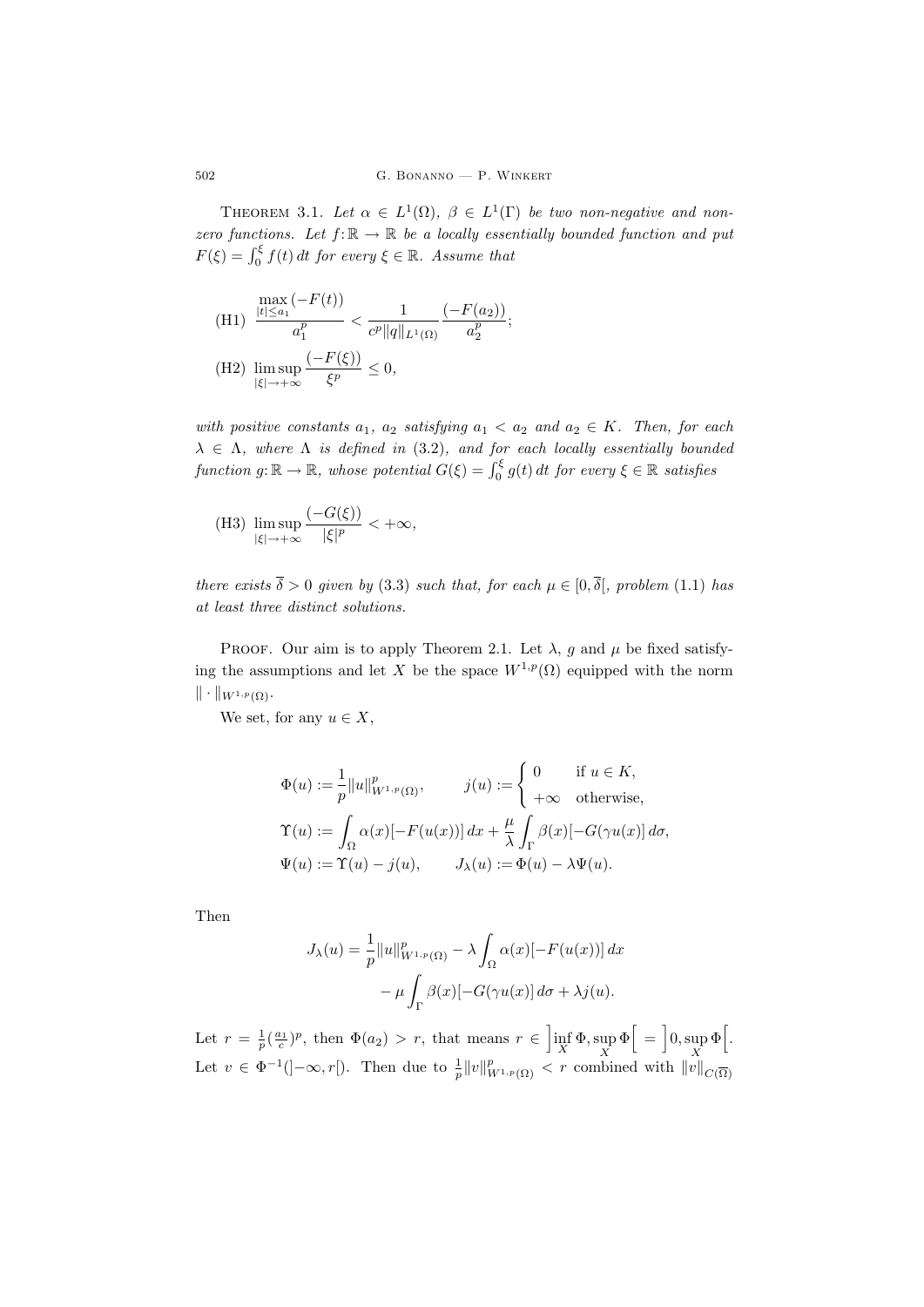$\leq c||v||_{W^{1,p}(\Omega)}$ , we have  $|v(x)| \leq a_1$  for every  $x \in \Omega$ . We obtain

$$
\varphi_1(r) \leq \frac{\sup}{\|w\|^p \leq pr} \left( \int_{\Omega} \alpha(x) [-F(w(x))] \, dx + \frac{\mu}{\lambda} \int_{\Gamma} \beta(x) [-G(\gamma w(x))] \, d\sigma - j(w) \right) \cdot r
$$
\n
$$
\leq \frac{\left( \|\alpha\|_{L^1(\Omega)} \max_{|t| \leq a_1} (-F(t)) + \frac{\mu}{\lambda} \|\beta\|_{L^1(\Gamma)} \max_{|t| \leq r} (-G(r)) \right)}{r}
$$
\n
$$
= pc^p \|\alpha\|_{L^1(\Omega)} \frac{\max_{|t| \leq a_1} (-F(t))}{a_1^p} + pc^p \frac{\mu}{\lambda} \|\beta\|_{L^1(\Gamma)} \frac{\max_{|t| \leq a_1} (-G(t))}{a_1^p}.
$$

On the other side we have

$$
\frac{\Psi(a_2)}{\Phi(a_2)} \ge \frac{p||\alpha||_{L^1(\Omega)}}{||q||_{L^1(\Omega)}} \frac{[-F(a_2)]}{a_2^p} + \frac{||\beta||_{L^1(\Gamma)}\mu p}{\lambda ||q||_{L^1(\Omega)}} \frac{\min\{0, -G(a_2)\}}{a_2^p}.
$$

As  $\mu < \delta$  (see (3.3)), it follows

(3.4)  

$$
\mu < \frac{a_1^p - pc^p \lambda ||\alpha||_{L^1(\Omega)} \max_{|t| \le a_1} (-F(t))}{pc^p ||\beta||_{L^1(\Gamma)} \max_{|t| \le a_1} (-G(t))} \text{ and}
$$

$$
\mu < \frac{p\lambda ||\alpha||_{L^1(\Omega)} (-F(a_2)) - a_2^p ||q||_{L^1(\Omega)}}{p ||\beta||_{L^1(\Gamma)} \min\{0, -G(a_2)\}}.
$$

From (3.4) we obtain

$$
\frac{\textstyle \max\limits_{t\in C} \| \alpha\|_{L^1(\Omega)}\max\limits_{|t|\leq a_1} (-F(t))}{a_1^p}+\frac{\mu}{\lambda}\frac{\textstyle \max\limits_{t\in C} \| \beta\|_{L^1(\Gamma)}\max\limits_{|t|\leq a_1} (-G(t))}{a_1^p}<\frac{1}{\lambda},
$$

respectively,

$$
\frac{p||\alpha||_{L^1(\Omega)}}{||q||_{L^1(\Omega)}} \frac{[-F(a_1)]}{a_2^p} + \frac{||\beta||_{L^1(\Gamma)}\mu p \min\{0, -G(a_2)\}}{|\lambda||q||_{L^1(\Omega)}} \frac{1}{a_2^p} > \frac{1}{\lambda}.
$$

Hence

(3.5) 
$$
\varphi_1(r) < \frac{1}{\lambda} < \frac{\Psi(a_2)}{\Phi(a_2)}.
$$

In particular, we obtain from the calculations above that

$$
\frac{\sup\limits_{\Phi(x)
$$

where  $0 < r < \Phi(a_2)$ . This leads to

(3.6) 
$$
\Psi(a_2) - \sup_{\Phi(x) \le r} \Psi(x) \Psi(a_2) - r \frac{\Psi(a_2)}{\Phi(a_2) - r} = \frac{\Psi(a_2)}{\Phi(a_2) - r} = \frac{\Psi(a_2)}{\Phi(a_2)}.
$$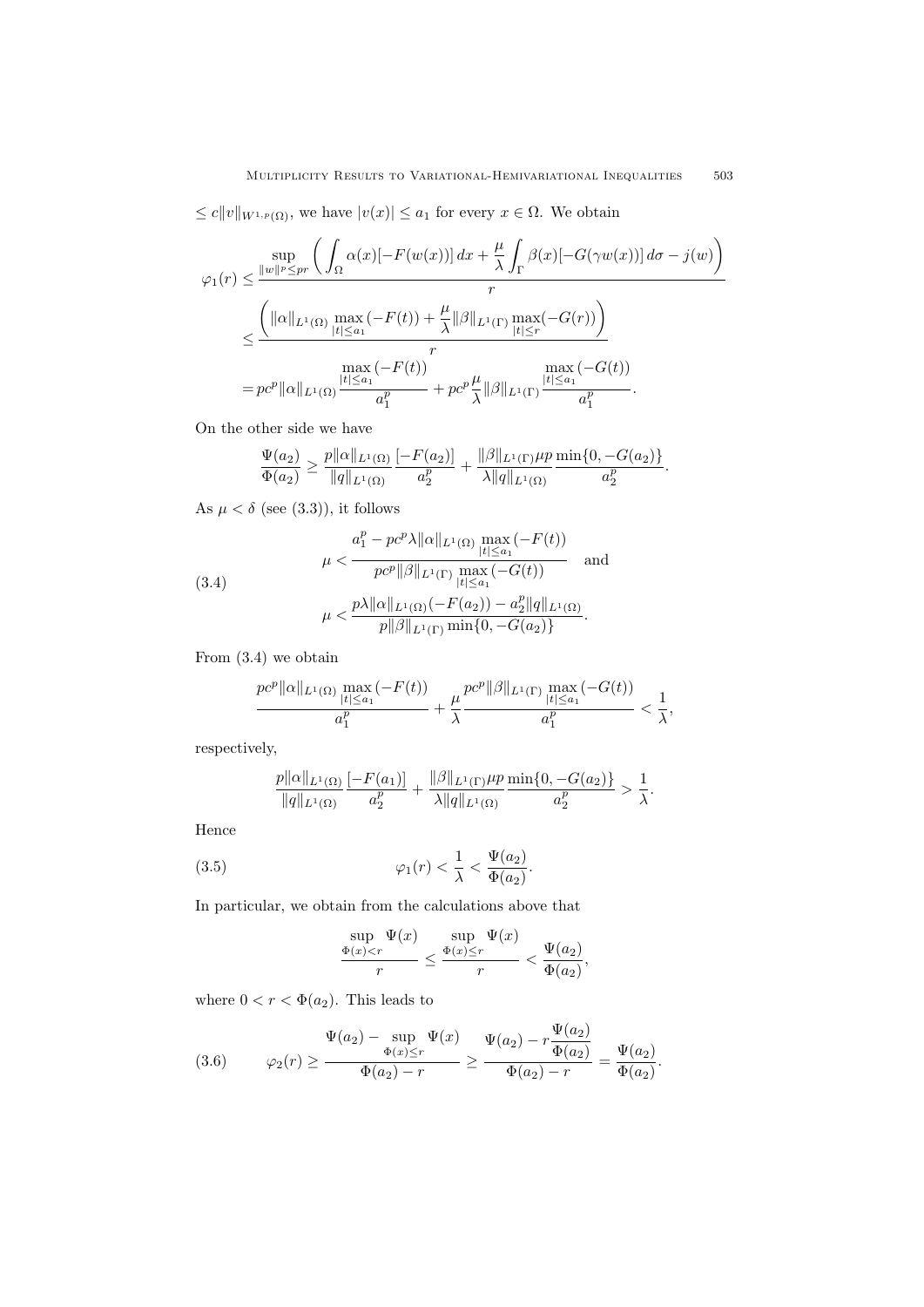504 G. Bonanno — P. Winkert

Combining (3.5) and (3.6) guarantees

$$
\varphi_1(r) < \frac{1}{\lambda} < \varphi_2(r).
$$

Let us now prove that  $J_{\lambda}$  is coercive. Since  $\mu < \overline{\delta}$  and due to (H3), there exists a constant  $k > 0$  such that

$$
\limsup_{|\eta| \to +\infty} \frac{\max(-G(t))}{\eta^p} < k \quad \text{ and } \quad \mu k < \frac{1}{\max\{\|\alpha\|_{L^1(\Omega)}, \|\beta\|_{L^1(\Gamma)}\} p c^p}.
$$

Thus, we get an estimate of the form

(3.7) 
$$
-G(s) \le ks^p + b_1 \quad \text{for all } s \in \mathbb{R},
$$

with a non-negative constant  $b_1$ . Putting  $\tau$  fixed such that

$$
0 < \tau < \left(\frac{1}{\max\{\|\alpha\|_{L^1(\Omega)}, \|\beta\|_{L^1(\Gamma)}\} p c^p} - \mu k\right) \frac{1}{\lambda}
$$

yields, with the aid of hypothesis (H2),

(3.8) 
$$
-F(s) \le \tau s^p + b_2, \text{ for all } s \in \mathbb{R},
$$

with  $b_2$  being non-negative. From (3.7) and (3.8) applied on the functional  $J_\lambda$  it follows, for  $u \in D(j)$  (otherwise we are done),

$$
J_{\lambda}(u) = \Phi(u) - \lambda \Psi(u)
$$
  
\n
$$
\geq \left[\frac{1}{p} - \lambda \tau c^{p} \max\{\|\alpha\|_{L^{1}(\Omega)}, \|\beta\|_{L^{1}(\Gamma)}\} - \mu k c^{p} \max\{\|\alpha\|_{L^{1}(\Omega)}, \|\beta\|_{L^{1}(\Gamma)}\}\right]
$$
  
\n
$$
\times \|u\|_{W^{1,p}(\Omega)}^{p} - \lambda b_{2} \|\alpha\|_{L^{1}(\Omega)} - \mu b_{1} \|\beta\|_{L^{1}(\Gamma)},
$$

where

$$
\frac{1}{p}-\lambda\tau c^p\max\{\|\alpha\|_{L^1(\Omega)},\|\beta\|_{L^1(\Gamma)}\}-\mu kc^p\max\{\|\alpha\|_{L^1(\Omega)},\|\beta\|_{L^1(\Gamma)}\}>0.
$$

This proves the coercivity of  $J_{\lambda}$ . In order to prove the Palais–Smale condition for  $J_{\lambda}$ , we have to apply [35, Proposition 2.3]. Now we are able to apply Theorem 2.1 obtaining the existence of three distinct critical points of  $J_{\lambda}$  denoted by  $u_1, u_2$ and  $u_3$ . Let  $u := u_1$  be the first critical point of  $J_{\lambda}$ , then one has

(3.9) 
$$
(\Phi - \lambda \Upsilon)^{\circ}(u; v - u) + \lambda j(v) - \lambda j(u) \ge 0 \text{ for all } v \in X.
$$

Clearly, from (3.9) we see at once that  $u \in K$  (otherwise (3.9) fails). Hence it follows

(3.10) 
$$
(\Phi - \lambda \Upsilon)^{\circ}(u; v - u) \ge 0 \text{ for all } v \in K.
$$

The left-hand side of (3.10) can be estimated using (2.1)

$$
\Phi'(u; v - u) + \lambda(-\Upsilon)^{\circ}(u; v - u) \ge 0 \quad \text{for all } v \in K,
$$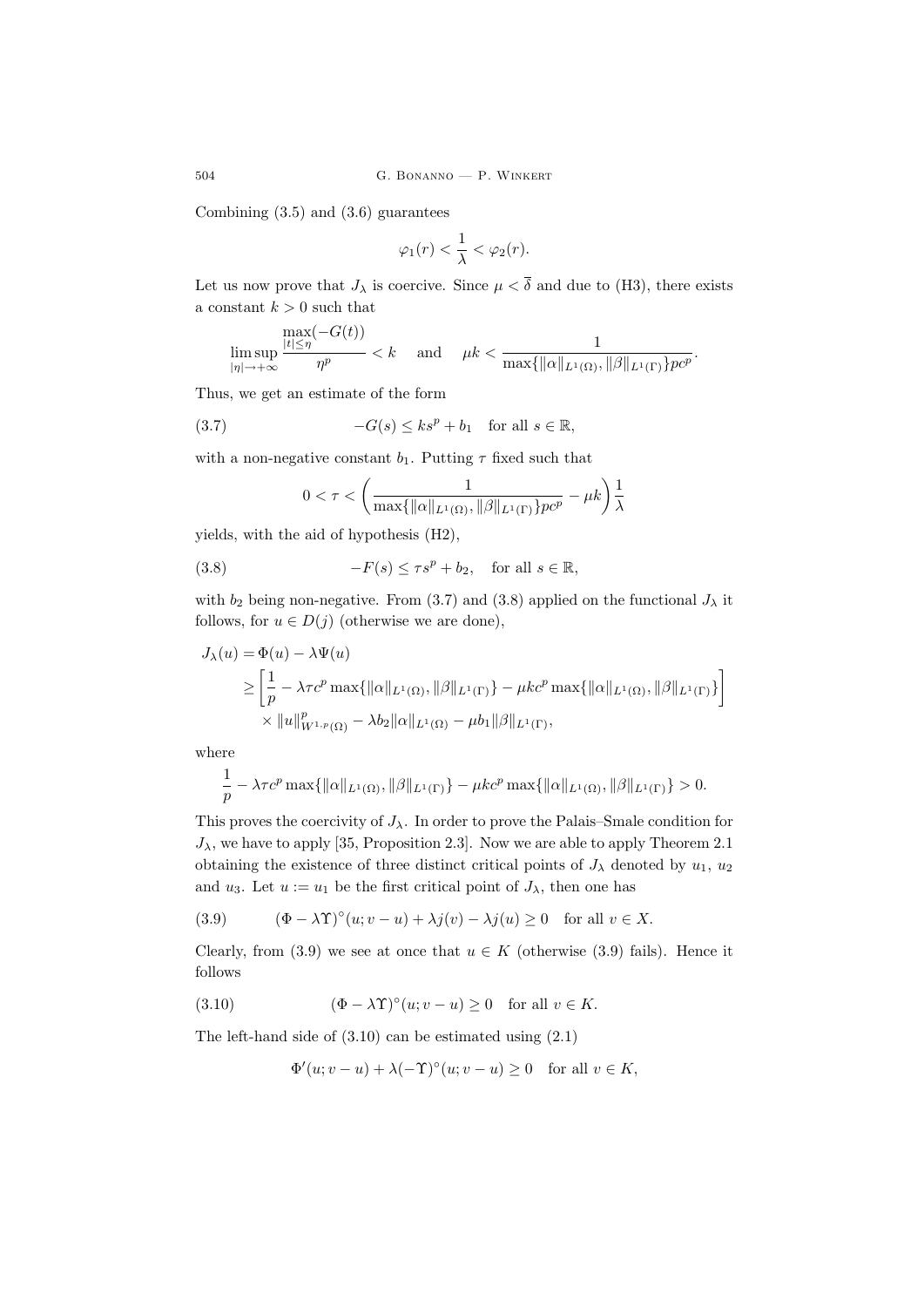which means

$$
(3.11) \quad \int_{\Omega} |\nabla u(x)|^{p-2} \nabla u(x) \cdot \nabla (v(x) - u(x)) dx
$$

$$
+ \int_{\Omega} q(x) |u(x)|^{p-2} u(x) (v(x) - u(x)) dx + \lambda (-\Upsilon)^{\circ} (u, v - u) \ge 0,
$$

for all  $v \in K$ . Applying again (2.1) combined with the formula (2) in [18, p. 77] leads to

(3.12) 
$$
\lambda(-\Upsilon)^{\circ}(u;v-u) \leq \lambda \int_{\Omega} \alpha(x) F^{\circ}(u(x);v(x)-u(x)) dx + \mu \int_{\Gamma} \beta(x) G^{\circ}(\gamma u(x); \gamma v(x)-\gamma u(x)) d\sigma.
$$

Finally, from  $(3.11)$  and  $(3.12)$  we have

$$
\int_{\Omega} |\nabla u(x)|^{p-2} \nabla u(x) \cdot \nabla (v(x) - u(x)) dx
$$
  
+ 
$$
\int_{\Omega} q(x)|u(x)|^{p-2}u(x)(v(x) - u(x)) dx
$$
  
+ 
$$
\lambda \int_{\Omega} \alpha(x) F^{\circ}(u(x); v(x) - u(x)) dx
$$
  
+ 
$$
\mu \int_{\partial \Omega} \beta(x) G^{\circ}(\gamma u(x); \gamma v(x) - \gamma u(x)) d\sigma \ge 0 \text{ for all } v \in K.
$$

This proves that  $u = u_1$  is a solution of our problem (1.1). The same calculations can be done for  $u_2$ , respectively  $u_3$ , which completes the proof of the theorem.

Let us give a simple example to Theorem 3.1.

EXAMPLE 3.2. Let  $N < p \le 11$ , let K be a closed convex subset of  $W^{1,p}(\Omega)$ with  $2 \in K$  and let  $q(x) \equiv \frac{1}{c^p |\Omega|}$  for all  $x \in \Omega$ . We define the function  $f: \mathbb{R} \to \mathbb{R}$ by

$$
f(t) = \begin{cases} 2e^{-t^2}t & \text{if } t < -1 \text{ and } t > 2, \\ -2e^{-t^2}t^{17}(9-t^2) - 1 & \text{if } -1 \le t \le 2. \end{cases}
$$

Putting  $a_1 = 1$  and  $a_2 = 2$  we conclude

$$
\frac{\max\limits_{|t|\leq a_1}[-F(t)]}{a_1^p} = \max\limits_{|t|\leq 1}[e^{-t^2}t^{18} + t] = e^{-1} + 1 < \frac{e^{-2^2}2^{18} + 2}{2^p} = \frac{[-F(a_2)]}{a_2^p}.
$$

Hence, condition (H1) of Theorem 3.1 is satisfied and (H2) is obviously true. Let  $g: \mathbb{R} \to \mathbb{R}$  be defined by

$$
g(t) = \begin{cases} -t^q & \text{if } t \le 0, \\ -2t^q & \text{if } t > 0 \end{cases}
$$

with  $q < p - 1$ . Then, assumption (H3) is also fulfilled. The application of Theorem 3.1 yields the existence of three nontrivial solutions to (1.1).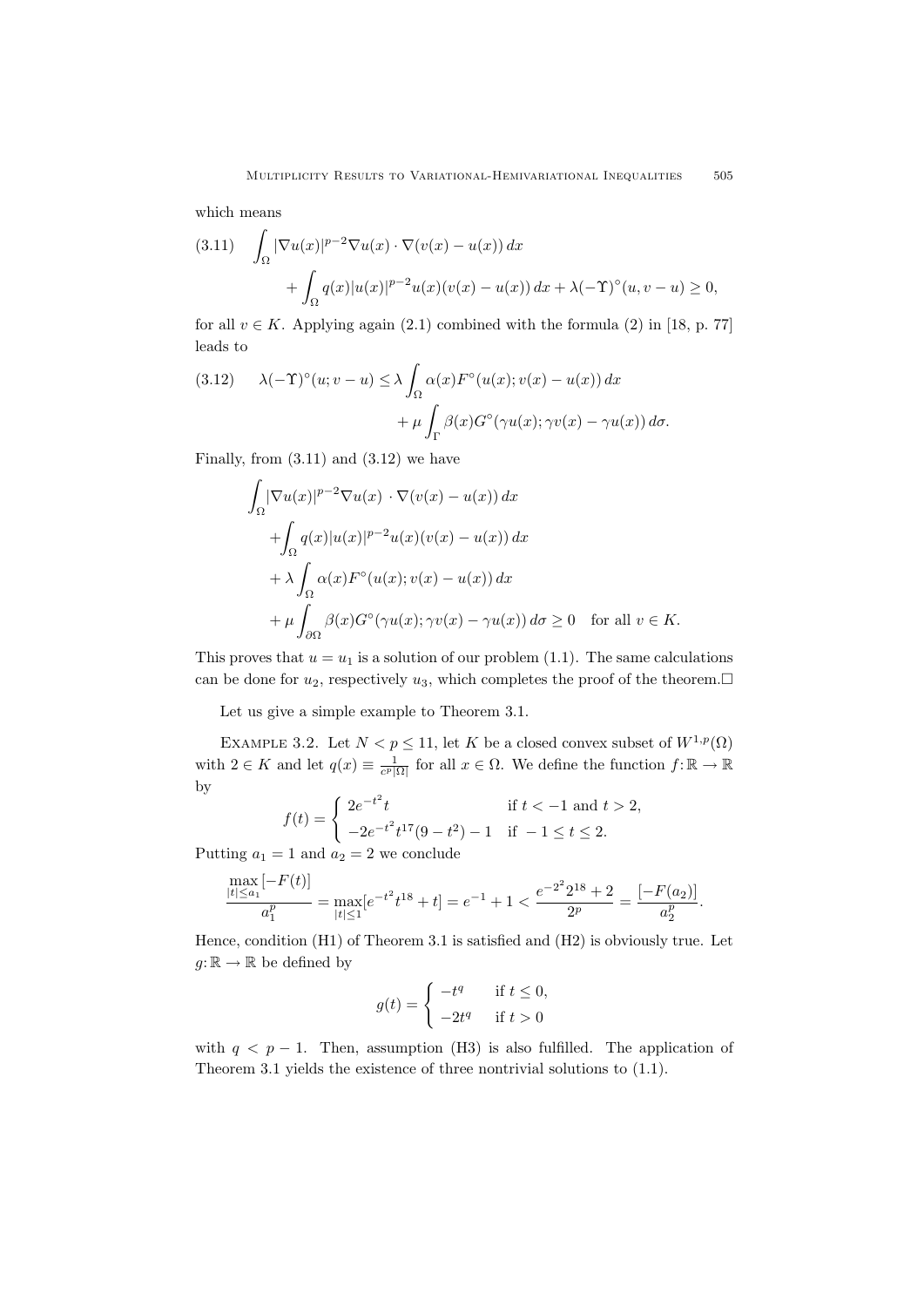Let us now show a special version of Theorem 3.1 when  $K$  is a ball. First, we show that every solution of  $(1.1)$  is non-negative provided the functions f and g are non-positive along with the assumption that the closed convex set  $K$  has partially lattice structure.

PROPOSITION 3.3. Let  $p > N$  and assume that  $f(t) \leq 0$  and  $g(t) \leq 0$  for almost all  $t \in \mathbb{R}$ . Let  $u \in K$  be a solution of (1.1) such that  $u^+ = \max\{u, 0\} \in K$ . Then,  $u(x) \geq 0$  for all  $x \in \Omega$ .

PROOF. Let  $u \in K \subset W^{1,p}(\Omega)$  be a solution of (1.1). Since f and g are nonpositive, it is clear that F and G are non-increasing. Hence, we have  $F^{\circ}(\xi; \eta \xi \leq 0$  and  $G^{\circ}(\xi; \eta - \xi) \leq 0$  for all  $\xi, \eta \in \mathbb{R}$  satisfying  $\eta - \xi \geq 0$ . Therefore, for all  $v \in K$  such that  $v(x) - u(x) \geq 0$  for all  $x \in \Omega$ , it follows

$$
\int_{\Omega} \lambda \alpha(x) F^{\circ}(u(x); v(x) - u(x)) dx \le 0,
$$
  

$$
\int_{\Gamma} \mu \beta(x) G^{\circ}(\gamma u(x); \gamma v(x) - \gamma u(x)) d\sigma \le 0.
$$

Applying this to (1.1) yields

$$
\int_{\Omega} |\nabla u(x)|^{p-2} \nabla u(x) \cdot \nabla (v(x) - u(x)) dx
$$
  
+ 
$$
\int_{\Omega} q(x) |u(x)|^{p-2} u(x) (v(x) - u(x)) dx \ge 0,
$$

for all  $v \in K$  such that  $v(x) - u(x) \geq 0$  for all  $x \in \Omega$ .

Now, let  $A := \{x \in \Omega : u(x) < 0\}$ . Since  $u^+(x) \ge u(x)$  for all  $x \in \Omega$  and thanks to  $u^+ \in K$ , we may choose  $v = u^+ \in K$  as test function to derive

$$
-\int_A |\nabla(u(x))|^p dx - \int_A q(x)|u(x)|^p dx \ge 0,
$$

meaning  $||u||_{W^{1,p}(A)} \leq 0$ . This proves the non-negativity of u.

$$
\sqcup
$$

REMARK 3.4. Note that if K is the ball  $B(0, M)$  with center 0 and radius  $M > 0$  it clearly holds  $u^+ \in K$  which can be easily seen from the estimate  $|u^+(x)| \leq |u(x)|$  for all  $x \in \Omega$ .

Next, suppose the existence of three positive constants  $a_1, a_2,$  and  $a_3$  such that

$$
\frac{[-F(a_1)]}{a_1^p} < \frac{2}{3c^p\|q\|_{L^1(\Omega)}}\frac{[-F(a_2)]}{a_2^p}, \qquad \frac{[-F(a_3)]}{a_3^p} < \frac{1}{3c^p\|q\|_{L^1(\Omega)}}\frac{[-F(a_2)]}{a_2^p}.
$$

Taking

$$
(3.13) \quad \Lambda = \left] \frac{3||q||_{L^{1}(\Omega)}}{2p||\alpha||_{L^{1}(\Omega)}} \frac{a_{2}^{p}}{[-F(a_{2})]},
$$

$$
\min \left\{ \frac{1}{pc^{p}||\alpha||_{L^{1}(\Omega)}} \frac{a_{1}^{p}}{[-F(a_{1})]}, \frac{1}{pc^{p}||\alpha||_{L^{1}(\Omega)}} \frac{a_{3}^{p}}{2[-F(a_{3})]} \right\} \right[
$$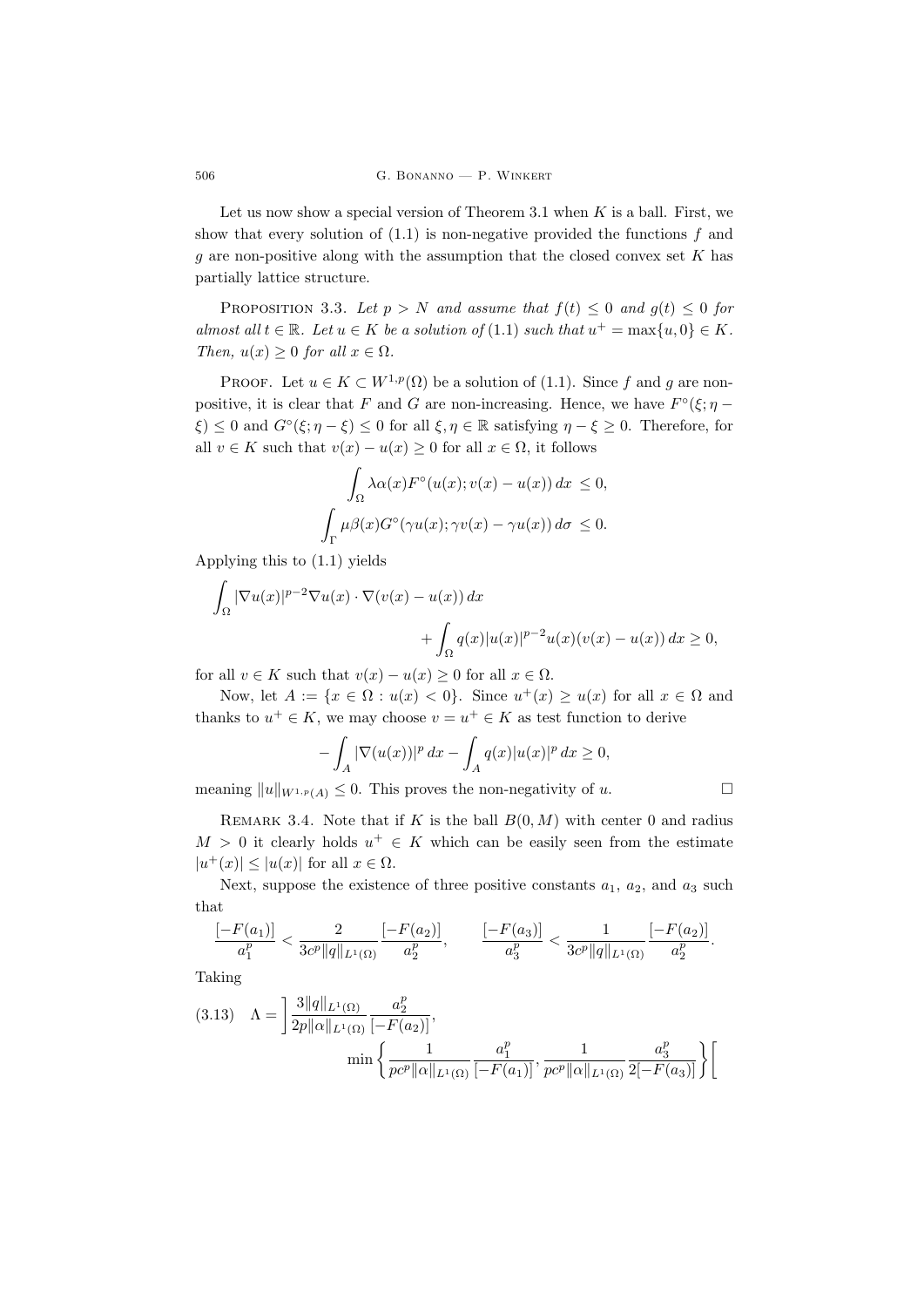we see that  $\Lambda$  is non-empty. Let  $\lambda \in \Lambda$  and put the number

$$
(3.14) \quad \delta = \min\left\{ \frac{a_1^p - \lambda pc^p ||\alpha||_{L^1(\Omega)} [-F(a_1)]}{pc^p ||\beta||_{L^1(\Gamma)} [-G(a_1)]}, \frac{a_3^p - \lambda 2pc^p ||\alpha||_{L^1(\Omega)} [-F(a_3)]}{2pc^p ||\beta||_{L^1(\Gamma)} [-G(a_3)]} \right\},\,
$$

which is obviously positive. If K is the ball  $B(0, M)$ , we have the following result.

THEOREM 3.5. Let  $K = B(0, M)$  and let  $\alpha \in L^1(\Omega), \beta \in L^1(\Gamma)$  be two nonnegative and non-zero functions. Let  $f: \mathbb{R} \to \mathbb{R}$  be a locally essentially bounded function such that  $f(t) \leq 0$  for almost all  $t \in \mathbb{R}$ . Put  $F(\xi) = \int_0^{\xi} f(t) dt$  for every  $\xi \in \mathbb{R}$  and suppose that

(H1) 
$$
\frac{[-F(a_1)]}{a_1^p} < \frac{2}{3c^p ||q||_{L^1(\Omega)}} \frac{[-F(a_2)]}{a_2^p};
$$
  
(H2) 
$$
\frac{[-F(a_3)]}{a_3^p} < \frac{1}{3c^p ||q||_{L^1(\Omega)}} \frac{[-F(a_2)]}{a_2^p},
$$

with positive constants  $a_1$ ,  $a_2$  and  $a_3$  satisfying

(3.15) 
$$
2^{1/p}a_1 < c \|q\|_{L^1(\Omega)}^{1/p}a_2 < \frac{1}{2^{1/p}}a_3,
$$

with  $a_2 \in K$  and  $a_3 \leq c ||q||_{L^1(\Omega)}^{1/p} M$ . Then, for each  $\lambda \in \Lambda$ , where  $\Lambda$  is defined in (3.13), and for each locally essentially bounded function  $g: \mathbb{R} \to \mathbb{R}$  such that  $g(t) \leq 0$  for almost all  $x \in \mathbb{R}$  and with  $G(\xi) := \int_0^{\xi} g(t) dt$  for every  $\xi \in \mathbb{R}$ , there exists  $\delta > 0$  given by (3.14) such that for each  $\mu \in [0, \delta],$  problem (1.1) has at least three distinct solutions  $u_i$  (i = 1, 2, 3) satisfying  $0 \le u_i(x) < a_3$  for all  $x \in \Omega$  and all  $i \in \{1, 2, 3\}.$ 

PROOF. The ideas of the proof are mainly based on the proof of Theorem 3.1 with the difference that we want to apply Theorem 2.2 instead of Theorem 2.1. Let  $\Phi$ , j,  $\Upsilon$ ,  $\Psi$  and  $J_{\lambda}$  as in the proof of Theorem 3.1 and let  $r_1 = \frac{1}{p}(\frac{a_1}{c})^p$ . Then we conclude

$$
\frac{\sup}{r_1} \le p e^{-1} (|-\infty, r_1|) \le p e^p ||\alpha||_{L^1(\Omega)} \frac{[-F(a_1)]}{a_1^p} + p e^p \frac{\mu}{\lambda} ||\beta||_{L^1(\Gamma)} \frac{[-G(a_1)]}{a_1^p}.
$$

On the other side, for  $r_2 = \frac{1}{p} (\frac{a_3}{c})^p$  we obtain

$$
\frac{\sup}{r_2} \le pc^p \|\alpha\|_{L^1(\Omega)} \frac{\Gamma(u)}{r_2} \le pc^p \|\alpha\|_{L^1(\Omega)} \frac{[-F(a_3)]}{a_3^p} + pc^p \frac{\mu}{\lambda} \|\beta\|_{L^1(\Gamma)} \frac{[-G(a_3)]}{a_3^p}.
$$

By assumption we have  $\mu < \delta$  which results in

$$
\mu < \frac{a_1^p - \lambda pc^p ||\alpha||_{L^1(\Omega)} [-F(a_1)]}{pc^p ||\beta||_{L^1(\Gamma)} [-G(a_1)]} \quad \text{and} \quad \mu < \frac{a_3^p - \lambda 2pc^p ||\alpha||_{L^1(\Omega)} [-F(a_3)]}{2pc^p ||\beta||_{L^1(\Gamma)} [-G(a_3)]}.
$$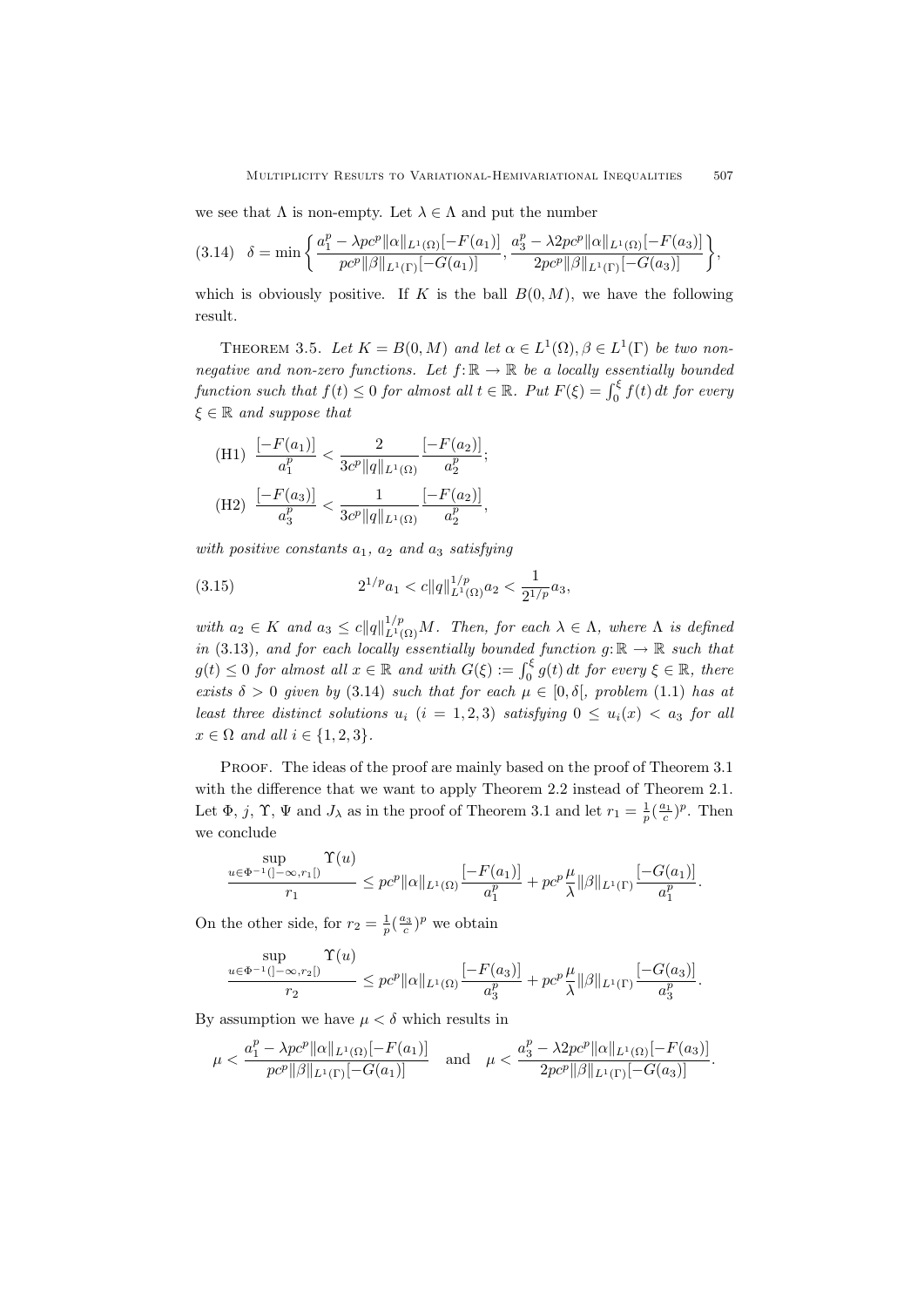508 G. Bonanno — P. Winkert

Combining these estimates above yields

(3.16) 
$$
\frac{\sup}{r_1} \frac{\Upsilon(u)}{r_1} < \frac{1}{\lambda} \quad \text{and} \quad \frac{\sup}{r_2/2} \frac{\Upsilon(u)}{r_2/2} < \frac{1}{\lambda}.
$$

We observe that

$$
\frac{\Upsilon(a_2)}{\Phi(a_2)} \ge \frac{p||\alpha||_{L^1(\Omega)}}{||q||_{L^1(\Omega)}} \frac{[-F(a_2)]}{a_2^p}.
$$

Furthermore, since  $\lambda \in \Lambda$ , we have

$$
\frac{3\|q\|_{L^1(\Omega)}}{2p\|\alpha\|_{L^1(\Omega)}}\frac{a_2^p}{[-F(a_2)]}<\lambda.
$$

Hence, it follows

$$
\frac{2}{3} \frac{\Upsilon(a_2)}{\Phi(a_2)} > \frac{1}{\lambda}.
$$

Now, we see that from  $(3.16)$  and  $(3.17)$  the estimates in  $(2.7)$  and  $(2.8)$ , respectively, are satisfied. Taking into account (3.15) a simple calculation leads to

$$
2r_1 < \Phi(a_2) < \frac{r_2}{2}.
$$

Let  $u \in \partial K$ , then, due to  $a_3 \leq c ||q||_{L^1(\Omega)}^{1/p} M$ , we have

$$
\Phi(u) = \frac{1}{p} M^p ||q||_{L^1(\Omega)} \ge \frac{1}{p} \left(\frac{a_3}{c}\right)^p = r_2.
$$

Now we may apply Theorem 2.2 obtaining the existence of three distinct critical points  $u_i \in K$   $(i = 1, 2, 3)$  of  $J_\lambda$  satisfying  $\Phi(u_i) < r_2$  for all  $x \in \Omega$  and  $i = 1, 2, 3$ . Similar to the proof of Theorem 3.1 it can be easily shown that these critical points are solutions of our original problem (1.1). Thanks to Proposition 3.3 and Remark 3.4 we conclude that these solutions are non-negative and owing to the embedding  $W^{1,p}(\Omega) \hookrightarrow C(\overline{\Omega})$ , we see that  $u_i(x) < a_3$  is satisfied for all  $x \in \Omega$ and for  $i = 1, 2, 3$ . This completes the proof of the theorem.

We close this section with an application of Theorem 3.5.

EXAMPLE 3.6. Let  $p > N$  with  $p \ge 2$  and denote by  $K = B(0, M)$  the ball with center zero and radius  $M \geq 4$  while  $q(x) \equiv \frac{1}{c^p |\Omega|}$  for all  $x \in \Omega$ . Further, let  $g: \mathbb{R} \to \mathbb{R}$  be a non-positive, locally essentially bounded function and let  $f: \mathbb{R} \to \mathbb{R}$  be defined through

$$
f(t) = \begin{cases} -h(t) & \text{if } t < 0 \text{ and } t \ge 4, \\ -1 & \text{if } 0 \le t < 1 \text{ and } 2 \le t < 4, \\ -3 \cdot 2^{2p} t^2 & \text{if } 1 \le t < 2, \end{cases}
$$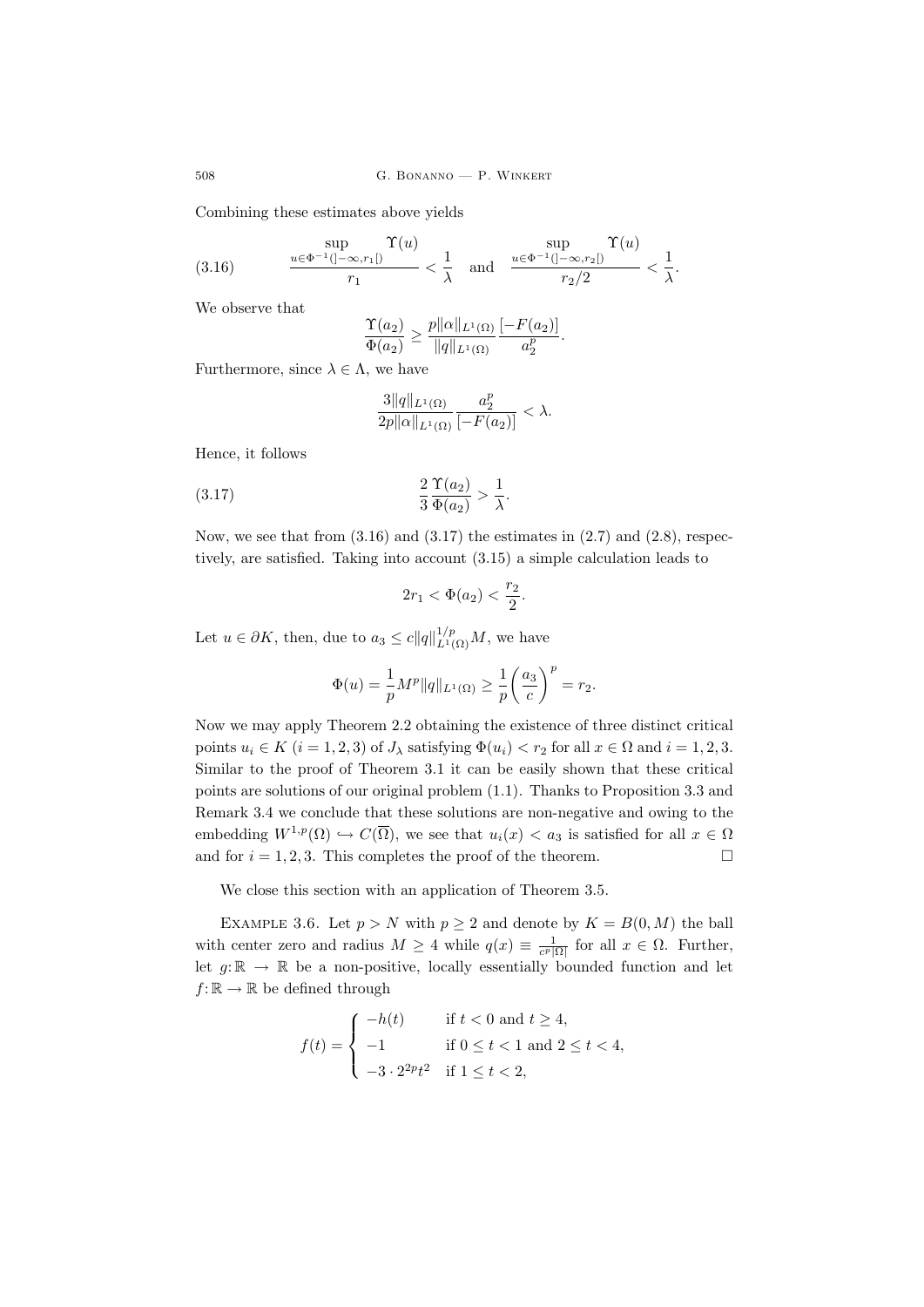with a non-negative, locally essentially bounded function  $h: \mathbb{R} \to \mathbb{R}$ . Put  $a_1 = 1$ ,  $a_2 = 2, a_3 = 4$ , then we have

$$
2^{1/p}a_1 < c||q||_{L^1(\Omega)}^{1/p}a_2 < \frac{1}{2^{1/p}}a_3, \quad a_3 \le c||q||_{L^1(\Omega)}^{1/p}M \quad \text{and} \quad a_2 \in K.
$$

A simple calculation shows

$$
\frac{[-F(a_1)]}{a_1^p} = \frac{-\int_0^{a_1} -1 dt}{a_1^p} = a_1 = 1,
$$
\n
$$
\frac{[-F(a_2)]}{a_2^p} = \frac{\int_0^{a_1} 1 dt + \int_{a_1}^{a_2} 3 \cdot 2^{2p} t^2 dt}{a_2^p} = \frac{1 + 2^{2p} (2^3 - 1)}{2^p} = 7 \cdot 2^p + 2^{-p},
$$
\n
$$
\frac{[-F(a_3)]}{a_3^p} = \frac{\int_0^{a_1} 1 dt + \int_{a_1}^{a_2} 3 \cdot 2^{2p} t^2 dt + \int_{a_2}^{a_3} 1 dt}{a_3^p}
$$
\n
$$
= \frac{1 + 2^{2p} (2^3 - 1) + (4 - 2)}{4^p} = 2^{-2p} + 9.
$$

Hence, due to  $p \geq 2$ , it results in

$$
\frac{[-F(a_1)]}{a_1^p} = 1 < \frac{14}{3} 2^p + \frac{2}{3} 2^{-p} = \frac{2}{3} \frac{[-F(a_2)]}{a_2^p},
$$
\n
$$
\frac{[-F(a_3)]}{a_3^p} = 2^{-2p} + 9 < \frac{7}{3} \cdot 2^p + \frac{1}{3} 2^{-p} = \frac{1}{3} \frac{[-F(a_2)]}{a_2^p}.
$$

Now we may apply Theorem 3.5 to obtain the existence of three distinct solutions  $u_i$  ( $i = 1, 2, 3$ ) to problem (1.1) which are bounded through  $0 \le u_i(x) < 4$ for  $i = 1, 2, 3$ .

## 4. The case  $p \leq N$

In this section we study the case  $p \leq N$ . From now on it is supposed that  $\alpha \in L^{\infty}(\Omega)$ ,  $\beta \in L^{\infty}(\Gamma)$  and there exist constants  $b_1, b_2 \geq 0$  such that

(4.1) 
$$
|f(t)| \le b_1 + b_2|t|^{s-1}
$$

for all  $t \in \mathbb{R}$  while  $s \in \left]1, Np/(N-p)\right]$  if  $p < N$  as well as  $s \in \left]1, +\infty\right[$  if  $p = N$ . Thanks to the Sobolev embedding and the trace embedding there are positive constants  $c_s$  and  $C$  satisfying

$$
(4.2) \t\t\t ||u||_{L^{s}(\Omega)} \leq c_s ||u||_{W^{1,p}(\Omega)}, \t\t ||u||_{L^{p}(\Gamma)} \leq C ||u||_{W^{1,p}(\Omega)}
$$

for all  $u \in W^{1,p}(\Omega)$ . Applying the constants  $b_1$ ,  $b_2$  from (4.1) along with the constants  $c_1$  and  $c_s$  in (4.2) we put

(4.3) 
$$
K_1 := \|\alpha\|_{L^{\infty}(\Omega)} b_1 c_1 p^{1/p}, \qquad K_2 := \|\alpha\|_{L^{\infty}(\Omega)} b_2 c_s^s \frac{p^{s/p}}{s}.
$$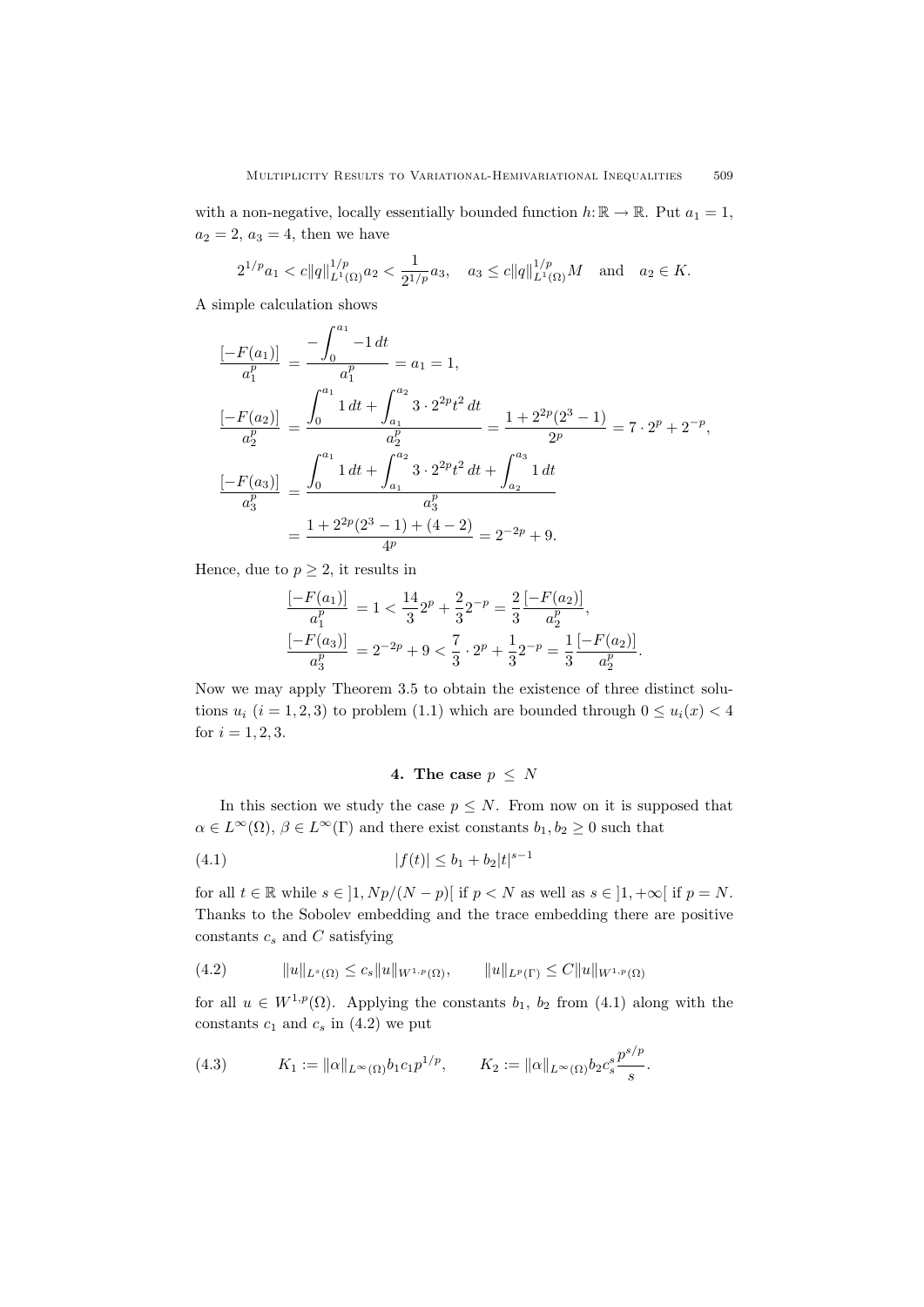510 G. BONANNO — P. WINKERT

Now we assume there are two constants  $a_1, a_2 > 0$  fulfilling  $a_1 < \left(\frac{\|q\|_{L^1(\Omega)}}{p}\right)^{1/p} a_2$ with  $a_2 \in K$  such that

(4.4) 
$$
K_1 \frac{1}{a_1^{p-1}} + K_2 a_1^{s-p} < \frac{p ||\alpha||_{L^1(\Omega)}}{||q||_{L^1(\Omega)}} \frac{[-F(a_2)]}{a_2^p}.
$$

Due to (4.4) we see at once that

$$
\widetilde{\Lambda} := \left] \frac{\|q\|_{L^1(\Omega)}}{p \| \alpha \|_{L^1(\Omega)}} \frac{a_2^p}{[-F(a_2)]}, \frac{1}{K_1 \frac{1}{a_1^{p-1}} + K_2 a_1^{s-p}} \right[
$$

is non-empty. Furthermore, let  $g: \mathbb{R} \to \mathbb{R}$  be a locally essentially bounded function and set  $G(\xi) = \int_0^{\xi} g(t) dt$  for  $\xi \in \mathbb{R}$ . We suppose that

$$
[-G(\xi)] \le b_3 |\xi|^p
$$

for all  $\xi \in \mathbb{R}$  with  $b_3$  being a non-negative constant. Similar to the case  $p > N$ we put

$$
\delta := \min \left\{ \frac{1 - \lambda \left( K_1 \frac{1}{a_1^{p-1}} + K_2 a_1^{s-p} \right)}{\|\beta\|_{L^\infty(\Gamma)} b_3 C^p p}, \frac{1 - \lambda \left( \frac{p ||\alpha||_{L^1(\Omega)}}{||q||_{L^1(\Omega)}} \frac{[-F(a_2)]}{a_2^p} \right)}{\frac{p ||\beta||_{L^1(\Gamma)}}{||q||_{L^1(\Gamma)}} \frac{\min\{0, -G(a_2)\}}{a_2^p} \right\},\,
$$
\n
$$
\tilde{\delta} = \frac{1}{\max\{ ||\alpha||_{L^\infty(\Omega)}, ||\beta||_{L^\infty(\Gamma)} \} p c_p^p b_3},
$$
\n
$$
\bar{\delta} := \min\{\delta, \tilde{\delta}\},
$$

with  $\lambda \in \widetilde{\Lambda}$ .

Now we can formulate the main result in this section.

THEOREM 4.1. Let  $\alpha \in L^{\infty}(\Omega)$ ,  $\beta \in L^{\infty}(\Gamma)$  be two non-negative, non-zero functions and let  $f: \mathbb{R} \to \mathbb{R}$  be a locally essentially bounded function satisfying the subcritical growth in (4.1). Put  $F(\xi) = \int_0^{\xi} f(t) dt$  for all  $\xi \in \mathbb{R}$  and suppose that

- (H1)  $K_1 \frac{1}{n}$  $a_1^{p-1}$  $+ K_2 a_1^{s-p} < \frac{p ||\alpha||_{L^1(\Omega)}}{||\alpha||_{L^1(\Omega)}}$  $||q||_{L^1(\Omega)}$  $[-F(a_2)]$  $\frac{a_2^{(0)}(a_2)}{a_2^p}$  with positive constants  $a_1, a_2$ satisfying  $a_1 < (||q||_{L^1(\Omega)}/p)^{1/p} a_2$  and  $a_2 \in K$ ;
- (H2) lim sup  $|\xi| \rightarrow +\infty$  $[-F(\xi)]$  $\frac{1}{|\xi|^p} \leq 0.$

Then, for each  $\lambda \in \widetilde{\lambda}$  and for each locally essentially bounded function  $g: \mathbb{R} \to \mathbb{R}$ whose potential  $G(\xi) = \int_0^{\xi} g(t) dt$ ,  $\xi \in \mathbb{R}$ , fulfills

(H3)  $[-G(\xi)] \leq b_3 |\xi|^p$  for all  $\xi \in \mathbb{R}$  with  $b_3$  being non-negative,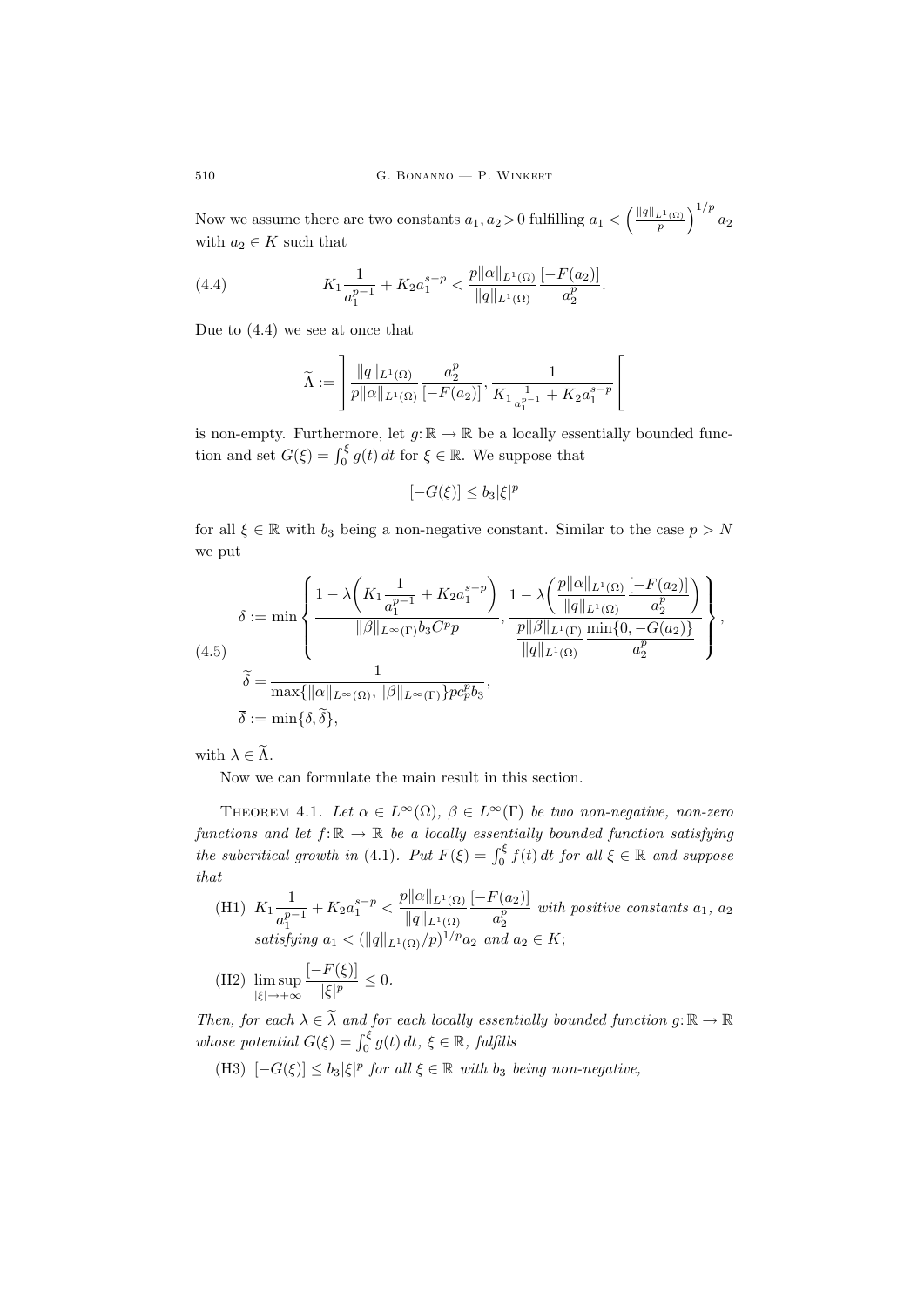there exists  $\overline{\delta}$  stated in (4.5) such that, for each  $\mu \in [0, \overline{\delta}]$ , problem (1.1) possesses at least three distinct solutions.

PROOF. Similar to the proof of Theorem 3.1 we are going to apply Theorem 2.1 getting the assertion. Let  $\lambda$ ,  $\mu$  and q be fixed satisfying the assumptions and as before, let  $X := W^{1,p}(\Omega)$  be endowed with the norm  $\|\cdot\|_{W^{1,p}(\Omega)}$  given in (2.9). Now, we set again, for any  $u \in X$ ,

$$
\Phi(u) := \frac{1}{p} ||u||_{W^{1,p}(\Omega)}^p, \qquad j(u) := \begin{cases} 0 & \text{if } u \in K, \\ +\infty & \text{otherwise,} \end{cases}
$$

$$
\Upsilon(u) := \int_{\Omega} \alpha(x) [-F(u(x))] \, dx + \frac{\mu}{\lambda} \int_{\Gamma} \beta(x) [-G(\gamma u(x)] \, d\sigma,
$$

$$
\Psi(u) := \Upsilon(u) - j(u), \qquad J_{\lambda}(u) := \Phi(u) - \lambda \Psi(u)
$$

leading to

$$
J_{\lambda}(u) = \frac{1}{p} ||u||_{W^{1,p}(\Omega)}^p - \lambda \int_{\Omega} \alpha(x) [-F(u(x))] dx
$$

$$
- \mu \int_{\Gamma} \beta(x) [-G(\gamma u(x)] d\sigma + \lambda j(u).
$$

First, we observe that  $\varphi_1(r) \leq (1/r) \sup_{\Phi(u) < r}$  $\Upsilon(u)$ . With the aid of assumption  $(H3)$  along with the subcritical growth on f and the embeddings in  $(4.2)$ , we may estimate  $\Upsilon$  through

$$
\begin{split} \Upsilon(u) &= \int_{\Omega} \alpha(x) [-F(u(x))] \, dx + \frac{\mu}{\lambda} \int_{\Gamma} \beta(x) [-G(\gamma u(x)] \, d\sigma \\ &\leq ||\alpha||_{L^{\infty}(\Omega)} b_1 ||u||_{L^1(\Omega)} + ||\alpha||_{L^{\infty}(\Omega)} \frac{b_2}{s} ||u||_{L^s(\Omega)}^s + \frac{\mu}{\lambda} ||\beta||_{L^{\infty}(\Gamma)} b_3 ||\gamma u||_{L^p(\Gamma)}^p \\ &\leq ||\alpha||_{L^{\infty}(\Omega)} b_1 c_1 ||u||_{W^{1,p}(\Omega)} + ||\alpha||_{L^{\infty}(\Omega)} \frac{b_2}{s} c_s^s ||u||_{W^{1,p}(\Omega)}^s \\ &\quad + \frac{\mu}{\lambda} ||\beta||_{L^{\infty}(\Gamma)} b_3 C^p ||u||_{W^{1,p}(\Omega)}^p \\ &\leq \frac{K_1}{p^{1/p}} ||u||_{W^{1,p}(\Omega)} + \frac{K_2}{p^{s/p}} ||u||_{W^{1,p}(\Omega)}^s + \frac{\mu}{\lambda} ||\beta||_{L^{\infty}(\Gamma)} b_3 C^p ||u||_{W^{1,p}(\Omega)}^p. \end{split}
$$

Since  $\Phi(u) < r$  is equivalent to  $||u||_{W^{1,p}(\Omega)} < (pr)^{1/p}$ , we obtain, by setting  $r = a_1^p$ 

$$
\varphi_1(r) \le \frac{K_1 r^{1/p} + K_2 r^{s/p} + \frac{\mu}{\lambda} ||\beta||_{L^\infty(\Gamma)} b_3 C^p r p}{r}
$$
  
=  $K_1 \frac{1}{a_1^{p-1}} + K_2 a_1^{s-p} + \frac{\mu}{\lambda} ||\beta||_{L^\infty(\Gamma)} b_3 C^p p.$ 

On the other hand, we have

$$
\frac{\Psi(a_2)}{\Phi(a_2)} \ge \frac{p||\alpha||_{L^1(\Omega)}}{||q||_{L^1(\Omega)}} \frac{[-F(a_2)]}{a_2^p} + \frac{p||\beta||_{L^1(\Gamma)}}{||q||_{L^1(\Omega)}} \frac{\mu}{\lambda} \frac{\min\{0, -G(a_2)\}}{a_2^p}.
$$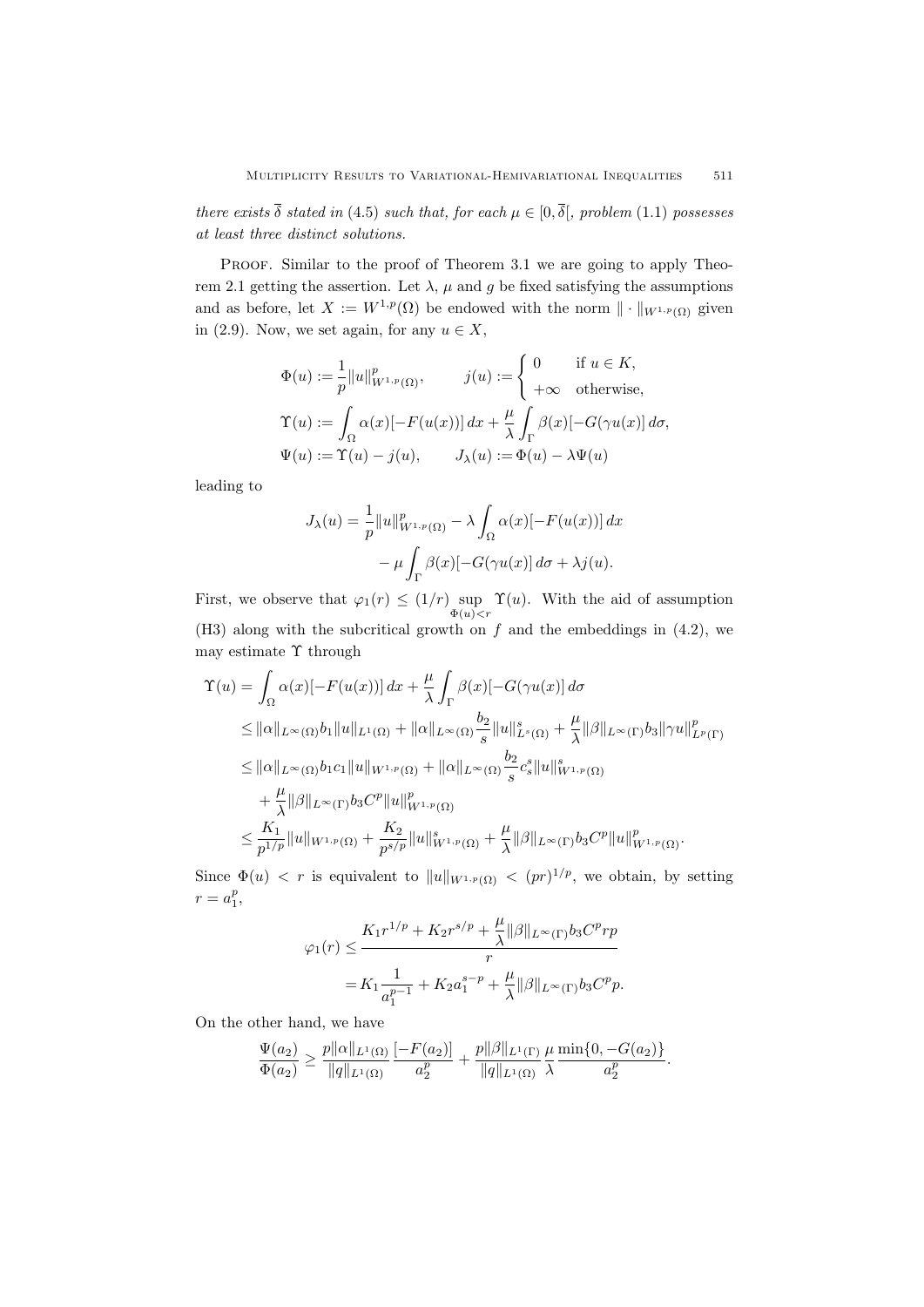Then, since  $\mu < \delta$ , there holds

$$
\mu < \frac{1 - \lambda \left( K_1 \frac{1}{a_1^{p-1}} + K_2 a_1^{s-p} \right)}{\|\beta\|_{L^{\infty}(\Gamma)} b_3 C^p p} \quad \text{and} \quad \mu < \frac{1 - \lambda \left( \frac{p ||\alpha||_{L^1(\Omega)}}{||q||_{L^1(\Omega)}} \frac{[-F(a_2)]}{a_2^p} \right)}{\frac{p ||\beta||_{L^1(\Gamma)}}{||q||_{L^1(\Omega)}} \frac{\min\{0, -G(a_2)\}}{a_2^p}}.
$$

This yields

$$
K_1 \frac{1}{a_1^{p-1}} + K_2 a_1^{s-p} + \frac{\mu}{\lambda} ||\beta||_{L^{\infty}(\Gamma)} b_3 C^p p < \frac{1}{\lambda},
$$

and

$$
\frac{p||\alpha||_{L^1(\Omega)}}{||q||_{L^1(\Omega)}} \frac{[-F(a_2)]}{a_2^p} + \frac{p||\beta||_{L^1(\Gamma)}}{||q||_{L^1(\Omega)}} \frac{\mu \min\{0, -G(a_2)\}}{\lambda} > \frac{1}{\lambda}.
$$

Finally, from the estimates above, we conclude

$$
\varphi_1(r) < \frac{1}{\lambda} < \frac{\Psi(a_2)}{\Phi(a_2)}.
$$

As already mentioned in the proof of Theorem 3.1, it holds, in particular,

$$
\frac{\sup_{\Phi(x) < r} \Psi(x)}{r} \le \frac{\sup_{\Phi(x) \le r} \Psi(x)}{r} < \frac{\Psi(a_2)}{\Phi(a_2)}, \quad 0 < r < \Phi(a_2).
$$

Thus, we derive

$$
\varphi_2(r) \ge \frac{\Psi(a_2) - \sup_{\Phi(x) \le r} \Psi(x)}{\Phi(a_2) - r} \ge \frac{\Psi(a_2) - r \frac{\Psi(a_2)}{\Phi(a_2)}}{\Phi(a_2) - r} = \frac{\Psi(a_2)}{\Phi(a_2)}.
$$

Combining these estimates yields

$$
\varphi_1(r) < \frac{1}{\lambda} < \varphi_2(r).
$$

Finally, we note that the functional  $J_{\lambda}$  is coercive and satisfies the Palais–Smale condition (cf. the proof of Theorem 3.1). Hence, the assumptions of Theorem 2.1 are satisfied which ensures the existence of three distinct critical points of  $J_{\lambda}$ . That these critical points are solutions of  $(1.1)$  can be shown using the same arguments as in the end of the proof of Theorem 3.1. That finishes the proof of the theorem.  $\hfill \square$ 

We conclude with an application of Theorem 4.1.

EXAMPLE 4.2. Let m be a positive constant specified later and let  $s \in \mathbb{R}$  $]1, Np/(N-p)[$  if  $p \leq N$  as well as  $s \in ]1, +\infty[$  if  $p = N$ . We define the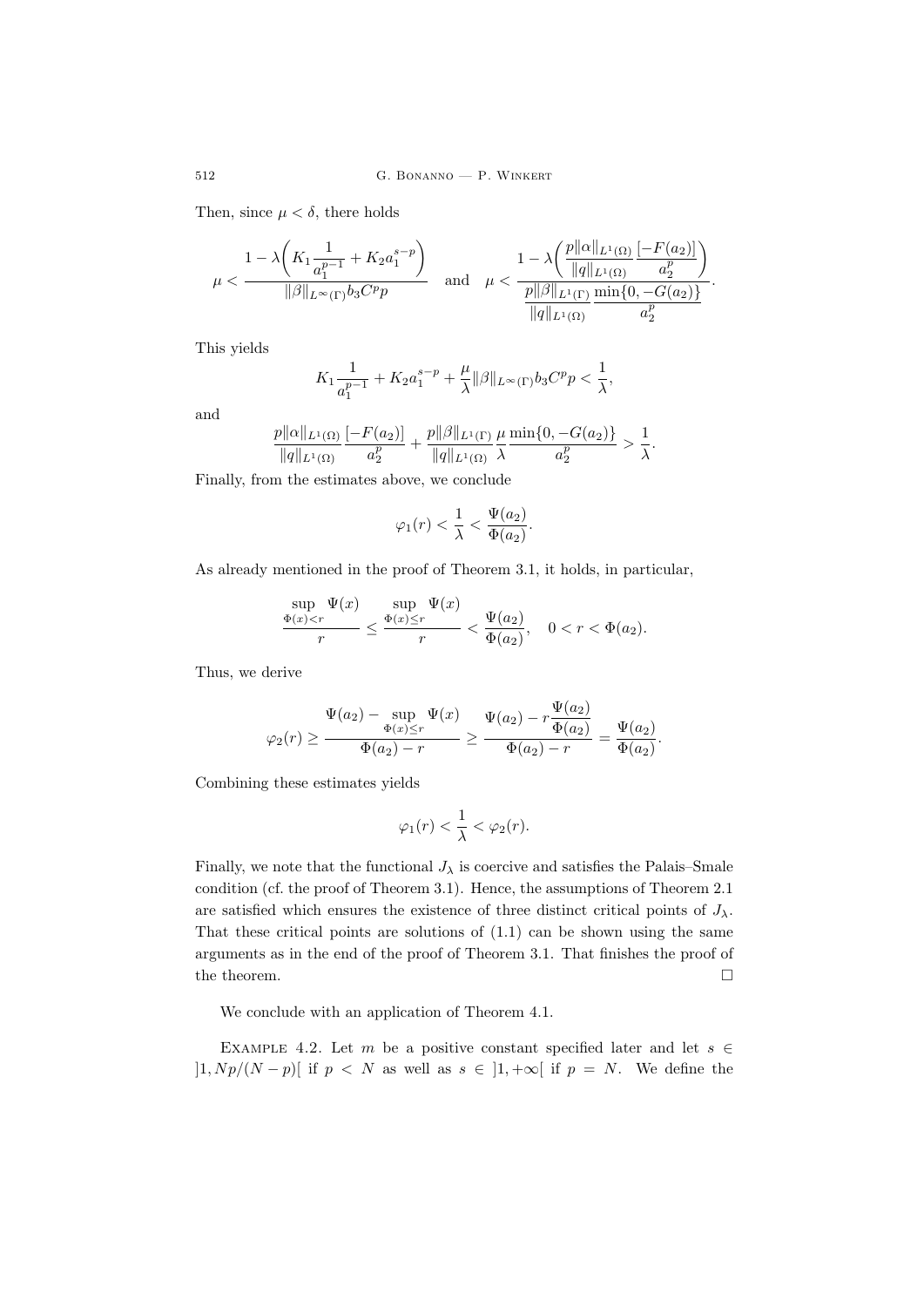functions  $f: \mathbb{R} \to \mathbb{R}$  and  $g: \mathbb{R} \to \mathbb{R}$  through

(4.6)  

$$
f(t) = \begin{cases} -\tilde{C} & \text{if } t < 0, \\ -1 - |t|^{s-1} & \text{if } 0 \le t \le m, \\ -\frac{(1+m^2)(1+m^{s-1})}{1+t^2} & \text{if } t > m, \end{cases}
$$

$$
g(t) = \begin{cases} -|t|^{p-1} & \text{if } t \le 1, \\ -2|t|^{p-1} & \text{if } t > 1, \end{cases}
$$

with  $\tilde{C}$  being a positive constant. Hence, for every constant  $m > 0$ , the mapping f fulfills the subcritical growth in (4.1) with  $b_1 = \max\{1, \tilde{C}\}\$  and  $b_2 = 1$ . With the aid of these constants we define the numbers  $K_1$  and  $K_2$  as in (4.3). Now, fix  $m$  such that

(4.7) 
$$
m > \max \left\{ \left( \frac{p}{\|q\|_{L^1(\Omega)}} \right)^{1/p}, \left( s \frac{K_1 + K_2}{p} \frac{\|q\|_{L^1(\Omega)}}{\|q\|_{L^1(\Omega)}} \right)^{1/(s-p)} \right\}.
$$

Thanks to condition  $(4.7)$  it is clear that inequality

$$
1 < \left(\frac{\|q\|_{L^1(\Omega)}}{p}\right)^{1/p}m
$$

holds true. Moreover, we have

$$
\frac{-F(m)}{m^p} = \frac{m^{s-p}}{s} + \frac{1}{m^{p-1}} > \frac{K_1 + K_2}{p} \frac{\|q\|_{L^1(\Omega)}}{\|\alpha\|_{L^1(\Omega)}}.
$$

Setting  $a_1 = 1$  and  $a_2 = m$  we see at once that condition (H1) in Theorem 4.1 is satisfied. Additionally, for  $\xi_1 > m$  and  $\xi_2 < 0$ , we point out that

$$
\frac{[-F(\xi_1)]}{|\xi_1|^p} = (1+m^2)(1+m^{s-1})\frac{\arctan(\xi_1)}{|\xi_1|^p} \to 0 \quad \text{as } \xi_1 \to +\infty,
$$
  

$$
\frac{[-F(\xi_2)]}{|\xi_2|^p} = \widetilde{C}\frac{|\xi_2|}{|\xi_2|^p} \to 0 \qquad \text{as } \xi_2 \to -\infty
$$

ensuring that (H2) is fulfilled as well. Since assumption (H3) holds for  $b_3 = 2/p$ , Theorem 4.1 can be applied to problem (1.1) with the special data in (4.6) which yields the existence of three distinct solutions of (1.1).

Acknowledgements. The authors wish to thank Prof. D. Motreanu for his encouragement in writing this work.

## **REFERENCES**

- [1] D. Averna and G. Bonanno, Three solutions for a Neumann boundary value problem involving the p-Laplacian, Matematiche (Catania) 60 (2005), 81–91.
- [2] G. BARLETTA, Existence results for semilinear elliptical hemivariational inequalities, Nonlinear Anal. 68 (2008), 2417–2430.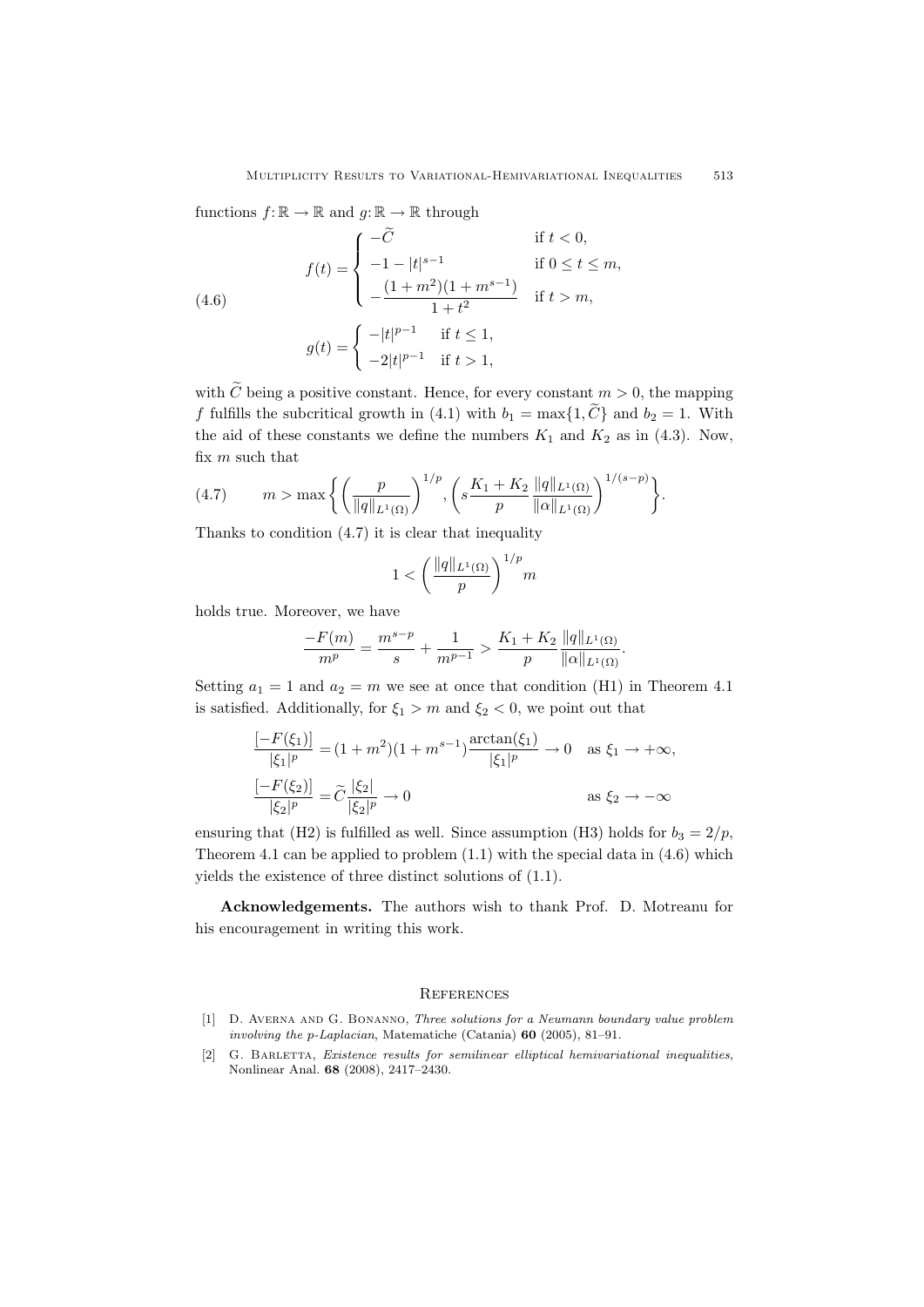#### 514 G. Bonanno — P. Winkert

- [3] G. BONANNO AND P. CANDITO, Non-differentiable functionals and applications to elliptic problems with discontinuous nonlinearities, J. Differential Equations 244 (2008), 3031–3059.
- [4]  $\Box$ , On a class of nonlinear variational-hemivariational inequalities, Appl. Anal. 83 (2004), 1229–1244.
- [5]  $\Box$ , Three solutions to a Neumann problem for elliptic equations involving the p-Laplacian, Arch. Math. (Basel) 80 (2003), 424–429.
- [6] G. Bonanno and G. D'Agu`ı, Multiplicity results for a perturbed elliptic Neumann problem, Abstr. Appl. Anal. 2010 (2010.), 10 pages, Art. ID 564363.
- [7]  $\_\_\_\_\_\$ , On the Neumann problem for elliptic equations involving the p-Laplacian, J. Math. Anal. Appl. 358 (2009), 223–228.
- [8] G. BONANNO AND S.A. MARANO, On the structure of the critical set of non-differentiable functions with a weak compactness condition, Appl. Anal. 89 (2010), 1–10.
- [9] G. Bonanno, D. Motreanu and P. Winkert, Variational-hemivariational inequalities with small perturbations of nonhomogeneous Neumann boundary conditions, J. Math. Anal. Appl. 381 (2011), 627–637.
- [10] H. Brezis, Analyse Fonctionnelle, Masson, Paris, 1983.
- [11] P. CANDITO, Infinitely many solutions to the Neumann problem for elliptic equations involving the p-Laplacian and with discontinuous nonlinearities, Proc. Edinb. Math. Soc. (2) 45 (2002), 397–409.
- [12] S. CARL, Equivalence of some multi-valued elliptic variational inequalities and variational-hemivariational inequalities, Adv. Nonlinear Stud. 11 (2011), 247–263.
- [13] , Parameter-dependent variational-hemivariational inequalities and an unstable degenerate elliptic free boundary problem, Nonlinear Anal. Real World Appl. 12 (2011), 3185–3198.
- [14] S. Carl, V.K. Le and D. Motreanu, Nonsmooth Variational Problems and Their Inequalities, Springer Monographs in Mathematics, Springer, New York, 2007.
- [15] S. CARL AND Z. NANIEWICZ, Vector quasi-hemivariational inequalities and discontinuous elliptic systems, J. Global Optim. 34 (2006), 609–634.
- [16] S. CARL AND P. WINKERT, General comparison principle for variational-hemivariational inequalities, J. Inequal. Appl. 2009 (2009), 29 pages, Art. ID 184348.
- [17] K.C. Chang, Variational methods for nondifferentiable functionals and their applications to partial differential equations, J. Math. Anal. Appl. 80 (1981), 102–129.
- [18] F.H. Clarke, Optimization and Nonsmooth Analysis, Classics in Applied Mathematics, vol. 5, SIAM, Philadelphia, 1990.
- [19] G. D'Agu`ı and G. Molica Bisci, Three non-zero solutions for elliptic Neumann problems, Anal. Appl. (Singap.) 9 (2011), 383–394.
- [20] J. FERNÁNDEZ BONDER, Multiple positive solutions for quasilinear elliptic problems with sign-changing nonlinearities, Abstr. Appl. Anal. 2004 (2004), 1047–1055.
- [21]  $\_\_\_\_\_\_\_\$  Multiple solutions for the p-Laplace equation with nonlinear boundary conditions, Electron. J. Differential Equations 37 (2006), 7 p.
- [22] J. FERNÁNDEZ BONDER AND J.D. ROSSI, *Existence results for the p-Laplacian with* nonlinear boundary conditions, J. Math. Anal. Appl. (2001), 195–223.
- [23] M.E. Filippakis and N.S. Papageorgiou, Solvability of nonlinear variational-hemivariational inequalities, J. Math. Anal. Appl. 311 (2005), 162–181.
- [24] D. Goeleven, D. Motreanu and P.D. Panagiotopoulos, Eigenvalue problems for variational-hemivariational inequalities at resonance, Nonlinear Anal. 33 (1998), 161– 180.
- [25] D. KINDERLEHRER, An Introduction to Variational Inequalities and Their Applications, Pure and Applied Mathematics, vol. 88, Academic Press, New York, 1980.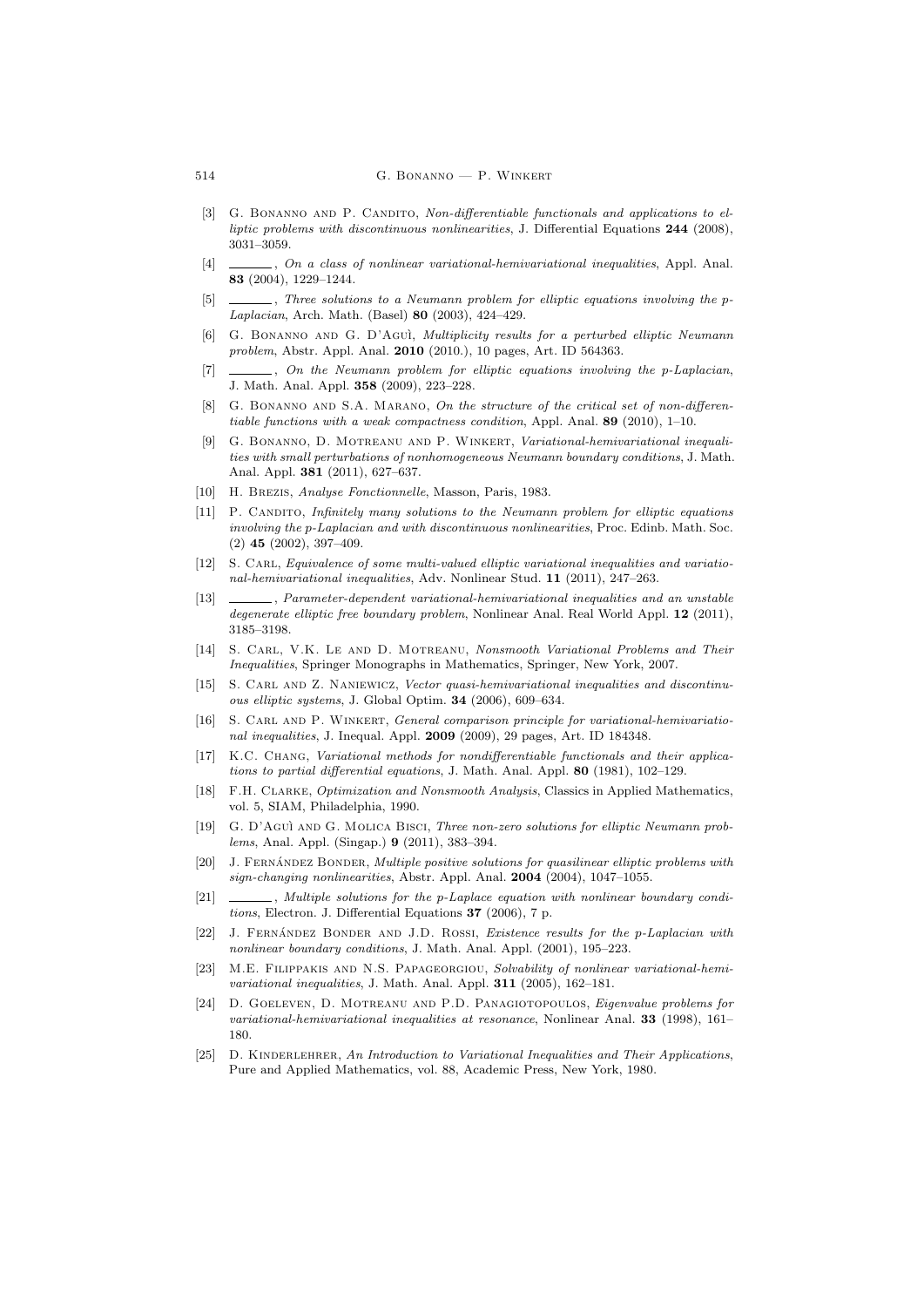- [26] A. KRISTÁLY AND G. MOROSANU, New competition phenomena in Dirichlet problems, J. Math. Pures Appl. 94 (2010), 555–570.
- [27] A. KRISTÁLY AND D. MOTREANU, Nonsmooth Neumann-type problems involving the p-Laplacian, Numer. Funct. Anal. Optim. 28 (2007), 1309–1326.
- [28] A. KRISTÁLY, C. VARGA AND V. VARGA, A nonsmooth principle of symmetric criticality and variational-hemivariational inequalities, J. Math. Anal. Appl. 325 (2007), 975–986.
- [29] S.Th. Kyritsi and N.S. Papageorgiou, Nonsmooth critical point theory on closed convex sets and nonlinear hemivariational inequalities, Nonlinear Anal. 61 (2005), 373– 403.
- [30] C. Li AND S. Li, Multiple solutions and sign-changing solutions of a class of nonlinear elliptic equations with Neumann boundary condition, J. Math. Anal. Appl. 298 (2004), 14–32.
- [31] H. LISEI AND C. VARGA, *Multiple solutions for a differential inclusion problem with* nonhomogeneous boundary conditions, Numer. Funct. Anal. Optim. 30 (2009), 566–581.
- [32] C. LIU AND Y. ZHENG, Linking solutions for p-Laplace equations with nonlinear boundary conditions and indefinite weight, Calc. Var. Partial Differential Equations 41 (2011), 261–284.
- [33] R. LIVREA AND S.A. MARANO, Existence and classification of critical points for nondifferentiable functions, Adv. Differential Equations 9 (2004), 961–978.
- [34] S.A. MARANO, G. MOLICA BISCI AND D. MOTREANU, *Multiple solutions for a class of* elliptic hemivariational inequalities, J. Math. Anal. Appl. 337 (2008), 85–97.
- [35] S.A. MARANO AND D. MOTREANU, On a three critical points theorem for non-differentiable functions and applications to nonlinear boundary value problems, Nonlinear Anal. 48 (2002), 37–52.
- [36] S.A. MARANO AND N.S. PAPAGEORGIOU, On some elliptic hemivariational and variational-hemivariational inequalities, Nonlinear Anal. 62 (2005), 757–774.
- [37] S.R. MARTÍNEZ AND J.D. ROSSI, Weak solutions for the p-Laplacian with a nonlinear boundary condition at resonance, Electron. J. Differential Equations 27 (2003), 14 p.
- [38] V.G. Maz'ja, Sobolev Spaces, Springer Series in Soviet Mathematics, Springer-Verlag, Berlin, 1985.
- [39] D. Motreanu and P.D. Panagiotopoulos, Minimax Theorems and Qualitative Properties of the Solutions of Hemivariational Inequalities, Nonconvex Optim. Appl., vol. 29, Kluwer, Dordrecht, 1998.
- [40] D. MOTREANU AND V. RADULESCU, Variational and Non-variational Methods in Nonlinear Analysis and Boundary Value Problems, Nonconvex Optimization and Applications, Kluwer Academic Publishers, 2003.
- [41] D. MOTREANU AND P. WINKERT, Variational-hemivariational inequalities with nonhomogeneous Neumann boundary condition, Matematiche (Catania) 65 (2010), 109–119.
- [42] Z. Naniewicz and P.D. Panagiotopoulos, Mathematical Theory of Hemivariational Inequalities and Applications, Monographs and Textbooks in Pure and Applied Mathematics, vol. 188, Marcel Dekker Inc., New York, 1995.
- [43] P.D. Panagiotopoulos, Hemivariational Inequalities, Applications in Mechanics and Engineering, Springer–Verlag, Berlin, 1993.
- [44] B. RICCERI, A further refinement of a three critical points theorem, Nonlinear Anal. 74 (2011), 7446–7454.
- [45] M. STRUWE, Variational Methods, Springer-Verlag, Berlin, 1996.
- [46] P. WINKERT, Constant-sign and sign-changing solutions for nonlinear elliptic equations with Neumann boundary values, Adv. Differential Equations 15 (2010), 561–599.
- [47] , Multiple solution results for elliptic Neumann problems involving set-valued nonlinearities, J. Math. Anal. Appl. **377** (2011), 121-134.